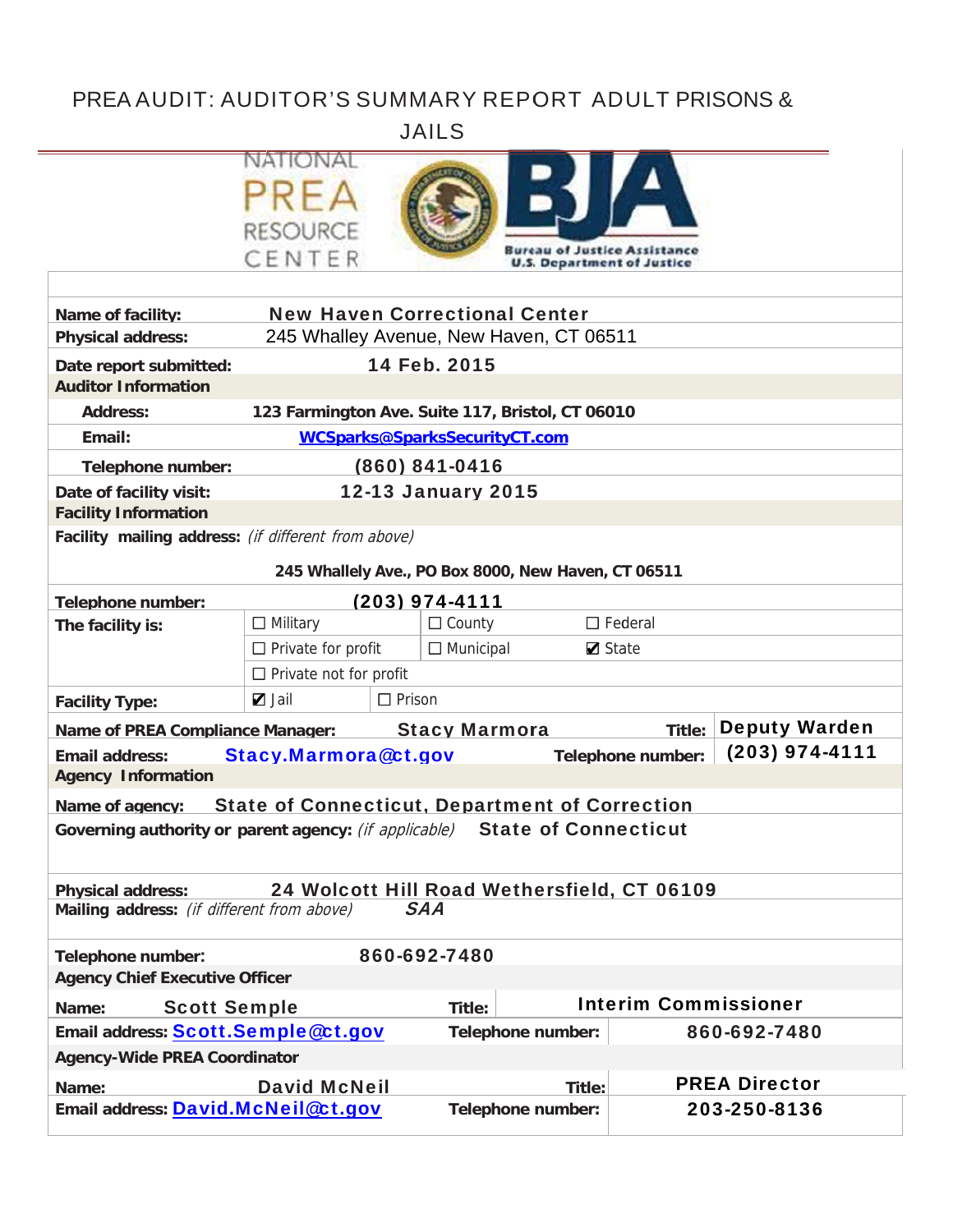### **AUDIT FINDINGS**

#### NARRATIVE:

A PREA Audit was conducted at the State of Connecticut, Department of Correction facility, New Haven Correction Center, New Haven, CT on January 12-13, 2015. Prior to the physical on-site audit of NHCC, interviews were conducted at the Central Office of the Connecticut Department of Correction. Interviewed were Deputy Commissioners Cheryl Cepelak, Acting Deputy Commissioner Monica Rinaldi, Human Resources Director Suzanne Smedes, PREA Unit Director Dave McNeil, Contract Administrator Melanie Sparks, and three PREA Investigators. During the sixty days prior to the audit, a comprehensive review was conducted of both Agency and Facility policy and procedures.

On January 12, 2015, the day began with introductions in the Warden's office. CTDOC PREA Coordinator Dave McNeil, NHCC Warden Jose Feliciano, NHCC Compliance Manager Deputy Warden Stacy Marmora and Captain James Reilly were all in attendance. After introductions NHCC Compliance Manager Deputy Warden Stacy Marmora lead a tour of the entire NHCC.

A NHCC inmate listing was furnished showing all inmates with inmates identified as being limited English proficient, and transgender. There were two inmates identifying as transgender; there were none identifying as intersex, gay, bisexual, or disabled or that had reported sexual abuse. Each of those inmates was interviewed. Rosters of staff assignments for each shift were also furnished to enable selection of staff to interview.

Random inmates were selected with at least one from each housing unit as well as the two inmates who identified as being transgender. In all eleven inmates were identified and agreed to interviews. Twelve random staff representing all three shifts were also selected. Specialized staff interviewed on-site included the Warden, PREA Compliance Manager, Intermediate/Higher Level (Deputy Warden, Captain and three Lieutenants), Medical Nurse, Mental Health Counselor, two members of the incident review team, two Intake staff and one volunteer. The medical and mental health staffs at the facility are contracted through UMHC (University of Connecticut Managed Health Care).

NHCC provided two private locations to conduct interviews with both staff and inmates. Interviews were conducted during the Day Watch with staff from all three shifts.

The correctional officers and other staff interviewed were both articulate and knowledgeable on the subject of their duties and specifically those aspects of PREA that were of potential impact to their positions. The overall impression was one of a welltrained and professional work force.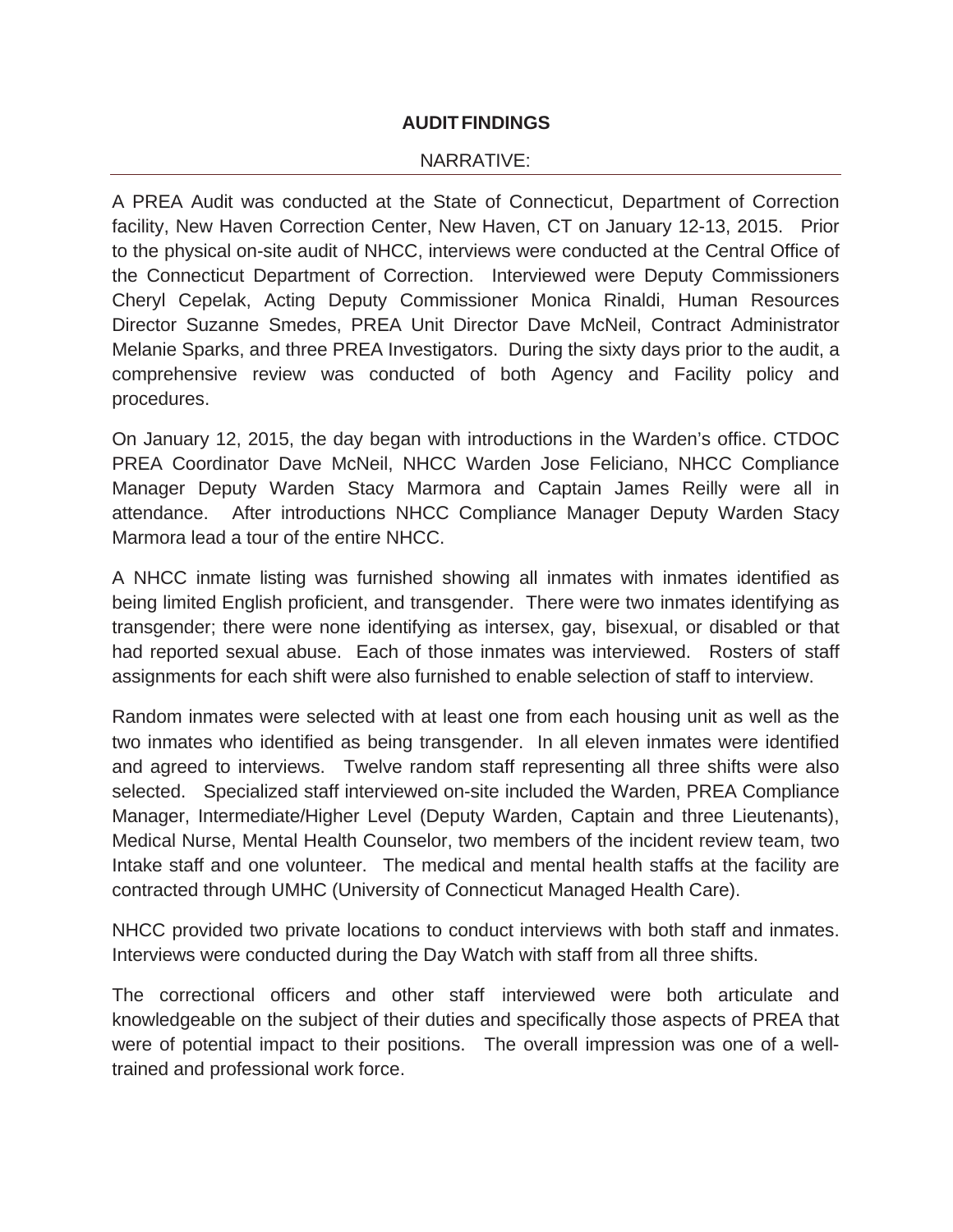### **DESCRIPTION OF FACILITY CHARACTERISTICS:**



The New Haven Correctional Center was opened on April 27, 1976 sit uated on 4 .9 acres wh hich is comprised of a main building,



two dormitory units and an outside detail unit. In 1991, the dormitory was built consisting of two inmate housing units on one floor. In 1993, a 234 space-parking garage was opened adjacent to the facility. In 1997, the outside detail unit was opened containing 12 beds .

The New Haven Correctional Center is comprised of one building with nine multiple occupancy celled housing units and five open bay dormitory housing units. There is a segregation unit with twelve cells. There were seven hundred ninety male inmates at the facility on the day of the audit, design capacity is seven hundred seventy three. NHCC does not accept inmates less than eighteen years of age nor does it accept females. The population at NHCC is comprised of inmates accused and awaiting trial, sentenced and awaiting court appearances for other matters, or serving sentences of less than one year.

During the previous year, there were thirteen sexual abuse/assault or harassment allegations. Of those thirteen, seven were determined to be unfounded at the facility level and six were investigated at the Agency level by the PREA unit. None resulted in criminal charges. Of the six investigations by the PREA unit, one is currently open and pending while the others were determined to be unsubstantiated.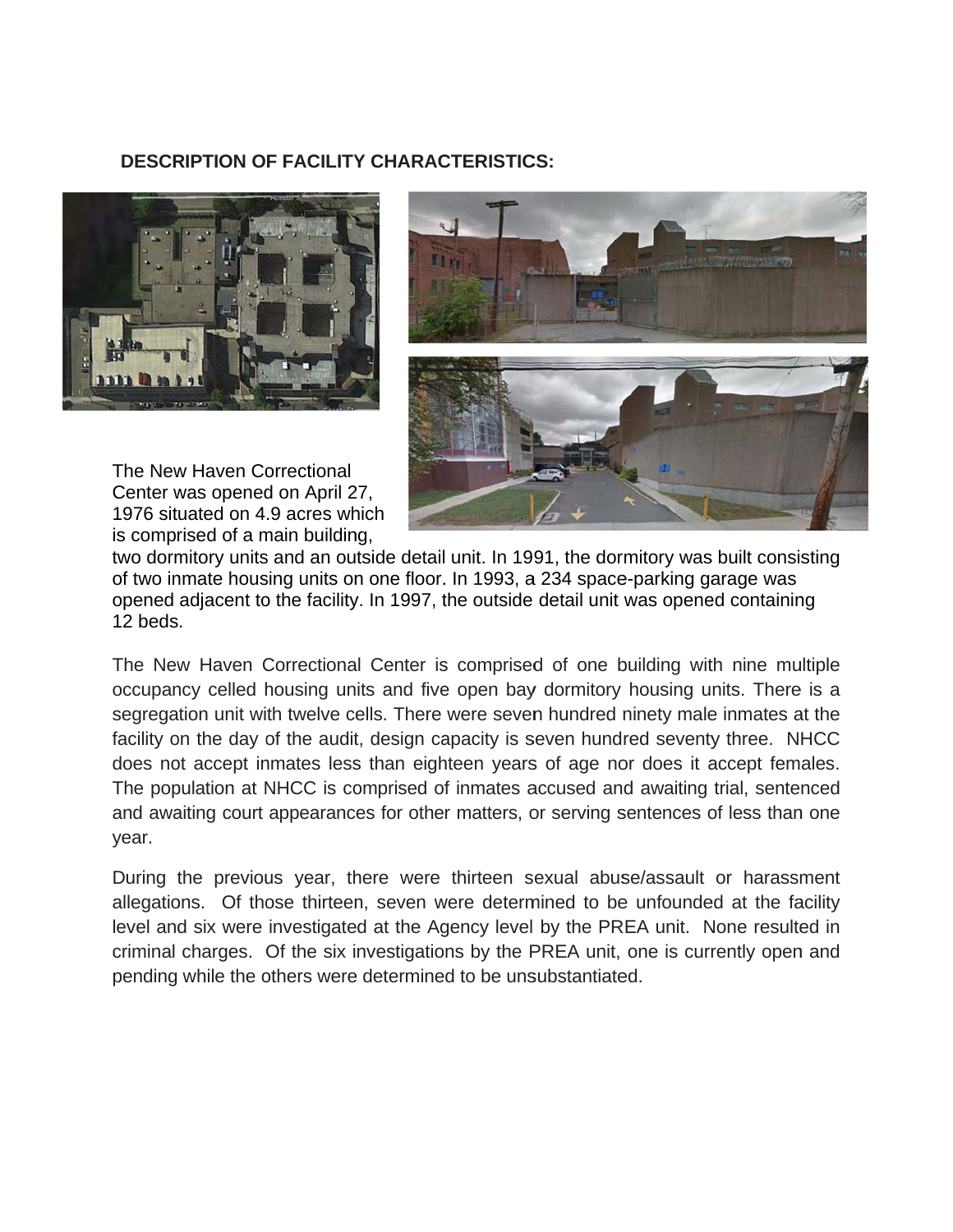## **SUMMARY OF AUDIT FINDINGS:**

| Number of standards exceeded:       |    |
|-------------------------------------|----|
| Number of standards met:            | 40 |
| Number of standards not met:        | 0  |
| Number of standards not applicable: | 2  |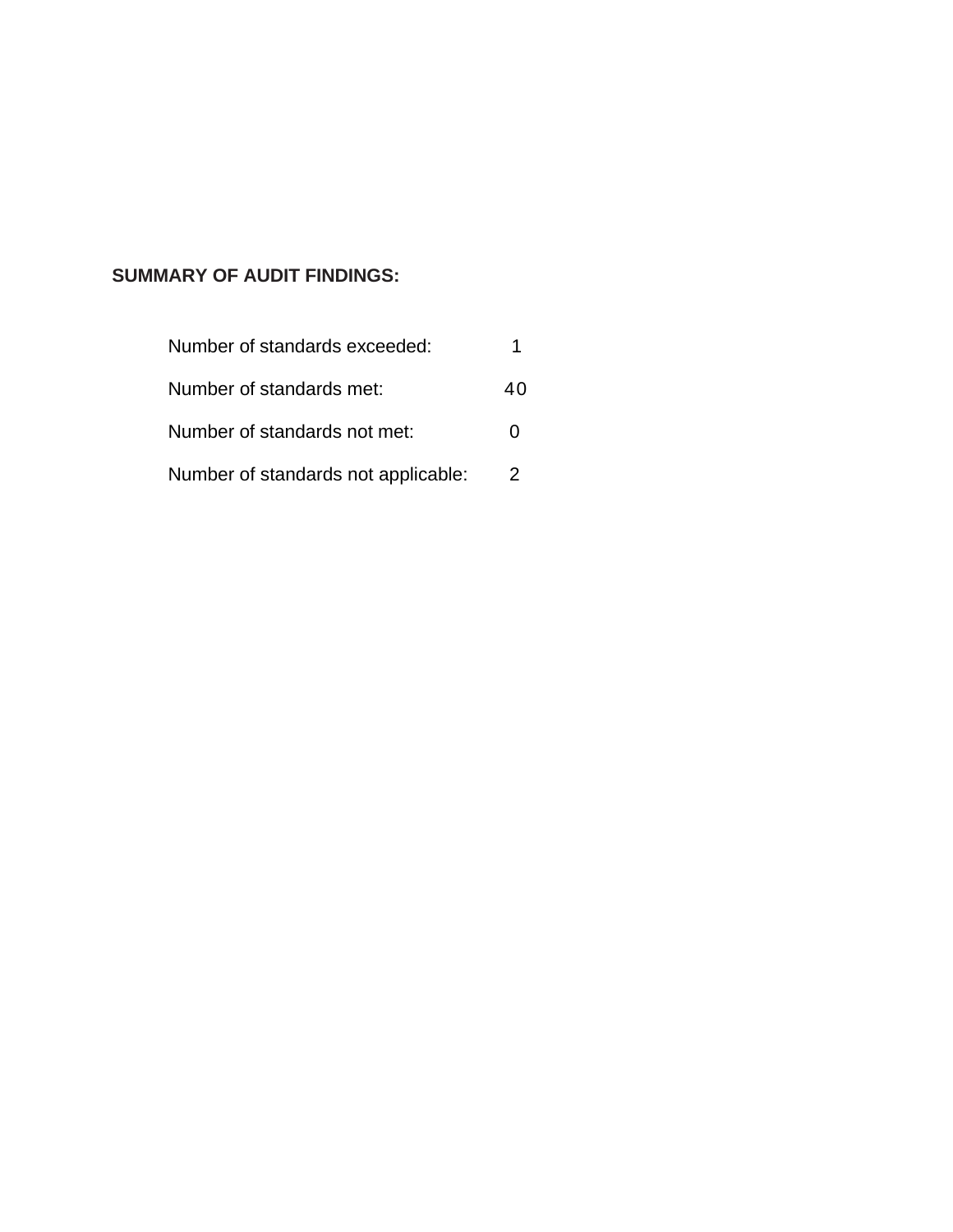## **Standard 115.11 Zero Tolerance Of Sexual Abuse And Sexual Harassment; PREA Coordinator.**

Exceeds Standard (substantially exceeds requirement of standard)

 $\mathcal V$  Meets Standard (substantial compliance; complies in all material ways with the standard for the relevant review period)

Does Not Meet Standard (requires corrective action)

### Not Applicable

Compliance with the standard was determined by reviewing CTDOC AD 6.12, Inmate Sexual Abuse/Sexual Harassment Prevention and Intervention" dated 02 Nov 14; staff signatures indicating understanding of policy and acknowledgement of obligation to comply, interviews with random and specialized staff showing understanding of the policy and training related thereto, and review of the organizational chart with the PREA coordinator indicated. The CTDOC has established an agency-wide PREA Coordinator (Dave McNeil) who reports to Commissioner of Corrections Scott Semple and PREA Compliance Managers for each facility it operates. Mr. McNeil was appointed as the Agency PREA Coordinator Sept 6, 2013. Deputy Warden Stacy Marmora's appointment as PREA Compliance Manager for the New Haven Correctional Center was effective April 2014. Deputy Warden Stacy Marmora reports to Warden Jose Feliciano. Both stated that they have sufficient time and authority to develop, implement, and oversee agency efforts to comply with the PREA standards in the areas of their responsibility. Based upon the totality of interviews conducted and reviews of applicable policy and related documentation, it is apparent that NHCC achieves substantial compliance in that it complies in all material ways with the standard for the relevant review period. NHCC is determined to be "Meets Standard" for this standard.

## **Standard 115.12 Contracting With Other Entities For The Confinement Of Inmates.**

Exceeds Standard (substantially exceeds requirement of standard)

 $\mathcal V$  Meets Standard (substantial compliance; complies in all material ways with the standard for the relevant review period)

Does Not Meet Standard (requires corrective action)

### Not Applicable

The New Haven CC does not contract with any entities to house inmates, however, the Connecticut Department of Correction does contract with seventeen non-profit private agencies for the confinement of its inmates. Review of these contracts clearly indicates the entity's obligation to adopt and comply with the PREA standards including annual PREA audits. Annual inspections of each facility are completed each year by CTDOC ensuring that the contractor is complying with the PREA standards. Based upon the totality of interviews conducted and reviews of applicable policy and related contracts, it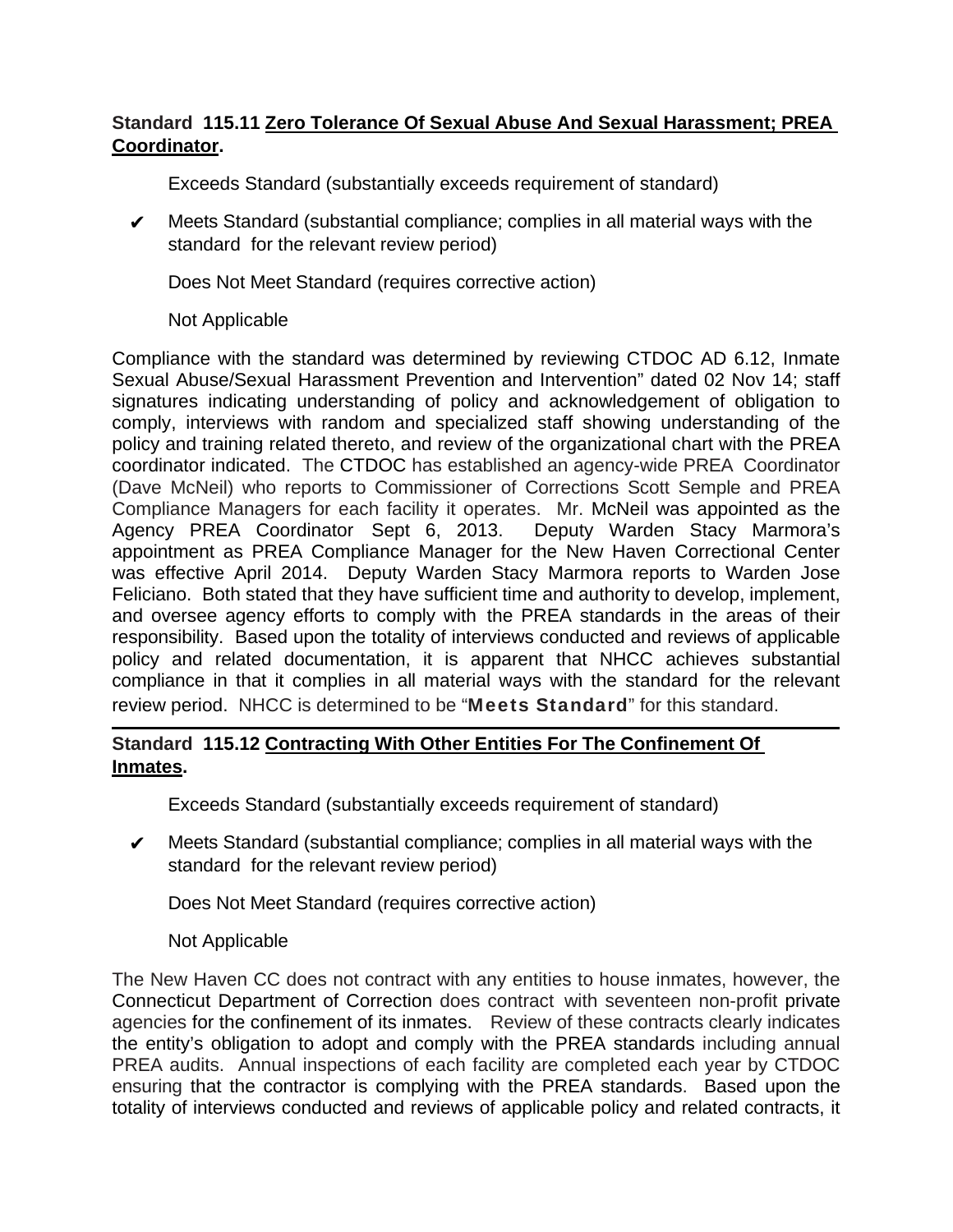is apparent that the CTDOC achieves substantial compliance in that it complies in all material ways with the standard for the relevant review period. NHCC, as a subdivision of the CTDOC is determined to be "Meets Standard" for this standard.

#### **Standard 115.13 Supervision And Monitoring.**

Exceeds Standard (substantially exceeds requirement of standard)

 $\mathcal V$  Meets Standard (substantial compliance; complies in all material ways with the standard for the relevant review period)

Does Not Meet Standard (requires corrective action)

Not Applicable

The CTDOC ensures that the NHCC makes its best efforts to comply on a regular basis with a staffing plan that provides for adequate levels of staffing, and, where applicable, video monitoring, to protect inmates against sexual abuse. The NHCC has developed and documents a staffing plan that ensures safety and security of all is maintained by adopting generally accepted detention and correctional practices. There are no findings of inadequacy from any judicial, federal investigative agency, or internal / external oversight bodies. All components of the facility's physical plant (including "blind-spots" or areas where staff or inmates may be isolated) are considered during development of the staffing plan as evidenced by memorandum, minutes from staffing plan meetings and requests for additional resources submitted to the Department of Administrative Services. NHCC provided documentation of staffing plan meetings in the form of minutes from the 02 Dec 14 PREA Staff Supervision & Monitoring Meeting. This was the first documented instance of these meetings taking place. Additional documentation submitted for review included camera maps, daily shift rosters, staffing pattern memos, memos from the agency PREA Coordinator demonstrating input, memos justifying a request for an additional Correctional Counselor, which was approved by CTDOC and is now pending at the Department of Administrative Services. General post orders and logs showing unannounced rounds were also submitted for review. The totality of the documentation demonstrates that the New Haven CC and the CTDOC keep PREA standard considerations in mind when determining the need for additional staff and video monitoring. Security concerns are balanced with the composition of the inmate population. Programming is scheduled based upon the available supervision and staff available. Deviations of the staffing plan have occurred. Overtime is assigned after designated "Pull Posts" and "Shutdown Posts" have been closed. Shutting down of a post will trigger cessation of programming in that area. The most common reason for deviation from the staffing plan was an inability to successfully solicit overtime volunteers after mandating opportunities had been exhausted, this due to collective bargaining agreements. Deviation from the staffing plan is documented as mandated by CTDOC policy. Logbooks and interviews clearly illustrate that Supervisors conduct unannounced rounds on all shifts throughout the facility. Based upon the totality of interviews conducted and reviews of applicable policy and related documentation, it is apparent that NHCC achieves substantial compliance in all material ways with the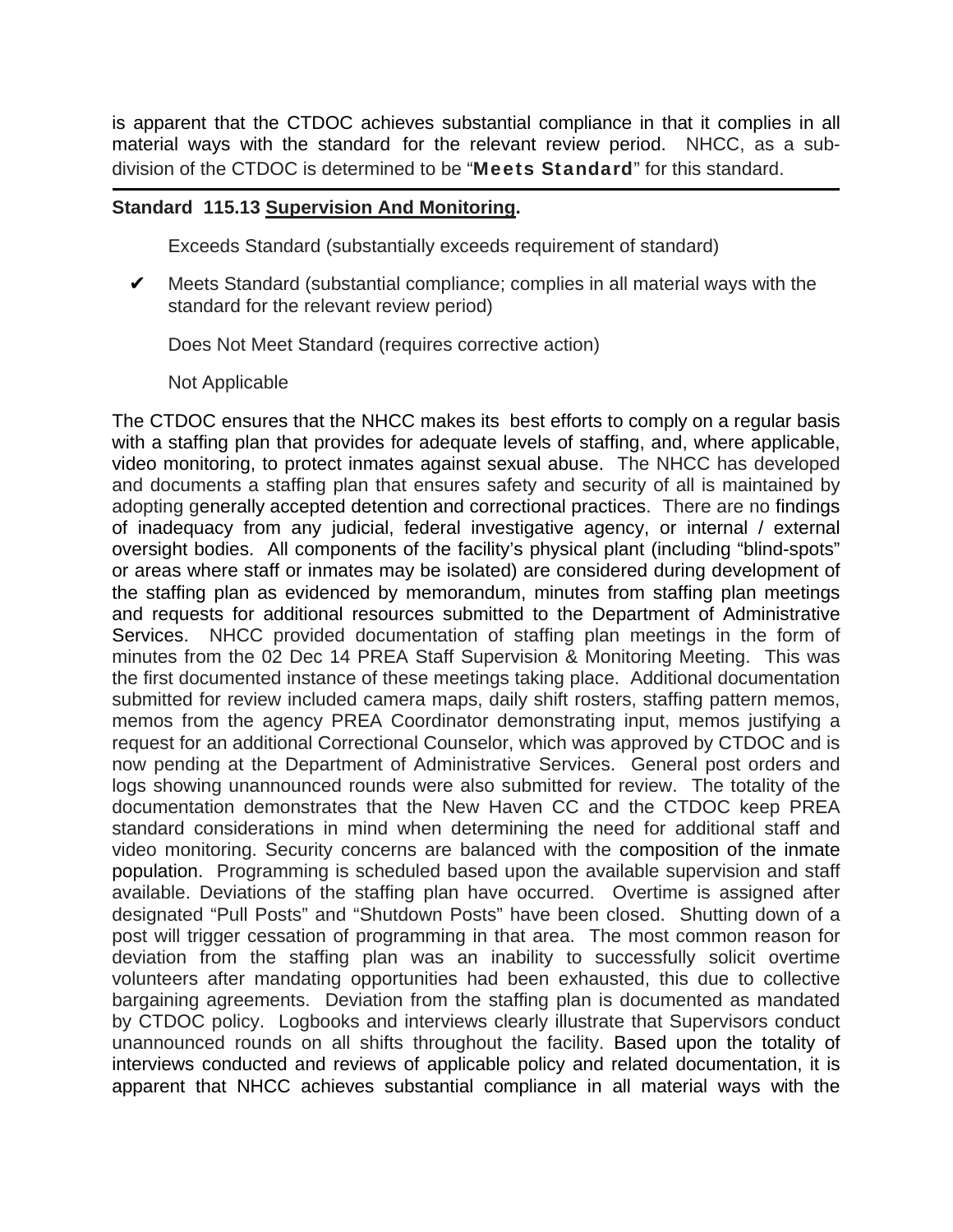standard for the relevant review period. NHCC is determined to be "Meets Standard" for this standard.

## **Standard 115.14 Youthful Inmates.**

Exceeds Standard (substantially exceeds requirement of standard)

Meets Standard (substantial compliance; complies in all material ways with the standard for the relevant review period)

Does Not Meet Standard (requires corrective action)

Not Applicable ✔

New Haven CC does not, under any circumstances, accept inmates less than eighteen years of age. NHCC is determined to be "Not Applicable" for this standard.

### **Standard 115.15 Limits To Cross-Gender Viewing And Searches.**

Exceeds Standard (substantially exceeds requirement of standard)

 $\mathcal V$  Meets Standard (substantial compliance; complies in all material ways with the standard for the relevant review period)

Does Not Meet Standard (requires corrective action)

Not Applicable

The New Haven CC employees are permitted to conduct cross gender strip searches per CTDOC and NHCC policy when, "accommodation cannot be made and a stripsearch is deemed to be essential without delay". Should this occur, reporting is mandatory via form CN 6601, Incident Report, in accordance with Administrative Directive 6.6, "Reporting of Incidents". There is no evidence that a cross gender strip search has ever occurred in the history of the CTDOC. Note: NHCC is an all-male facility and does not house female inmates making 115.15 (b) non-applicable. When cross gender staffs are on the housing units, there is an announcement made of opposite gender staff being on the unit. It was evident from the tour and offender and staff interviews that these announcements are being made routinely. Such announcements are logged in logbooks on the housing units. It was suggested that the facility may wish to invest in a warning light to be turned on when female staff are in the unit as an aid to notifying inmates of their presence. All staff are trained to conduct all pat searches in a professional manner. NHCC Unit Directive 6.12 Inmate Sexual Abuse /Sexual Harassment Prevention and Intervention provides for inmates to be able to shower, perform bodily functions, and change clothing without opposite gender staff viewing their buttocks or genitalia. The training lesson plan for "Security Procedures – Body Search Techniques" was reviewed which does contain information regarding searches of LGBTI inmates. A sample of training records for NHCC employees was reviewed to confirm training was attended. Trained staff equaled ninety four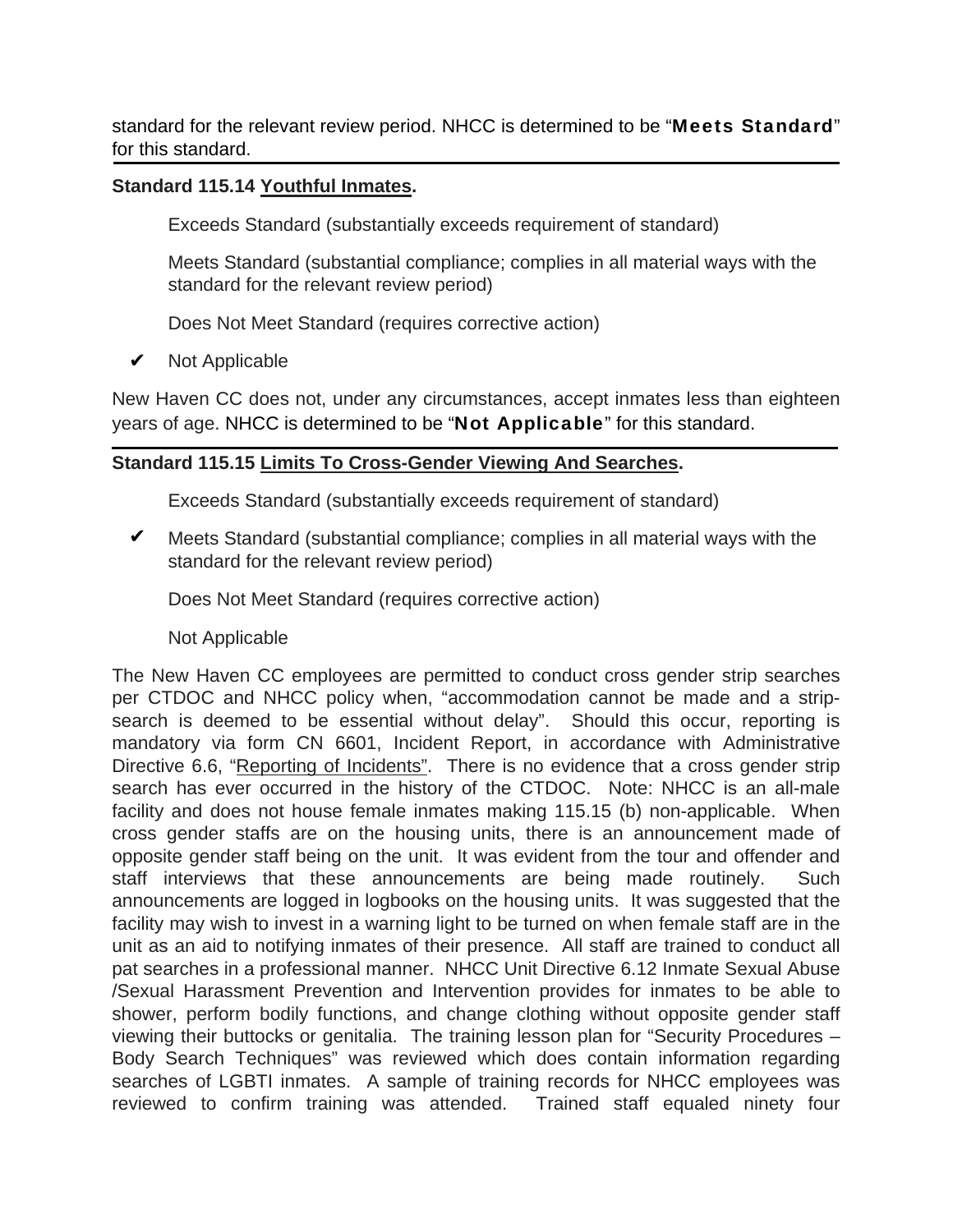percent.(173 out of 184). Of the eleven staff members that missed training, six were on long-term Worker's Compensation, one retired during the training cycle, one was occupied with union business, and the other three have not yet attended. Based upon the totality of interviews conducted and reviews of applicable policy and related documentation, it is apparent that NHCC achieves substantial compliance in all material ways with the standard for the relevant review period. NHCC is determined to be "Meets Standard" for this standard.

## **Standard 115.16 Inmates With Disabilities And Inmates Who Are Limited English Proficient.**

Exceeds Standard (substantially exceeds requirement of standard)

 $\mathcal V$  Meets Standard (substantial compliance; complies in all material ways with the standard for the relevant review period)

Does Not Meet Standard (requires corrective action)

Not Applicable

A review of the following CTDOC policies and documents shows policy compliance with this standard: CTDOC Administrative Directive 6.12 Inmate Sexual Abuse /Sexual Harassment Prevention and Intervention; NHCC Unit Directive 6.12 Inmate Sexual Abuse /Sexual Harassment Prevention and Intervention: CTDOC Administrative Directive 10.19 Americans with Disabilities Act; CTDOC Administrative Directive 10.12 Inmate Orientation; PREA Training For Staff Lesson Plan; Contracts for linguistic translation with four different companies. The facility takes necessary steps to ensure inmates with disabilities and inmates with limited English proficiency have an opportunity to participate in and benefit from the agency's efforts to prevent, detect, and respond to sexual abuse and sexual harassment. PREA handouts and inmate handbooks are in English and Spanish. All materials are presented verbally during orientation. There have been no instances during this report period where inmate interpreters, readers or other types of inmate assistants were used. This was confirmed through staff and inmate interviews. Based upon the totality of interviews conducted and reviews of applicable policy and related documentation, it is apparent that NHCC achieves substantial compliance in all material ways with the standard for the relevant review period. NHCC is determined to be "Meets Standard" for this standard.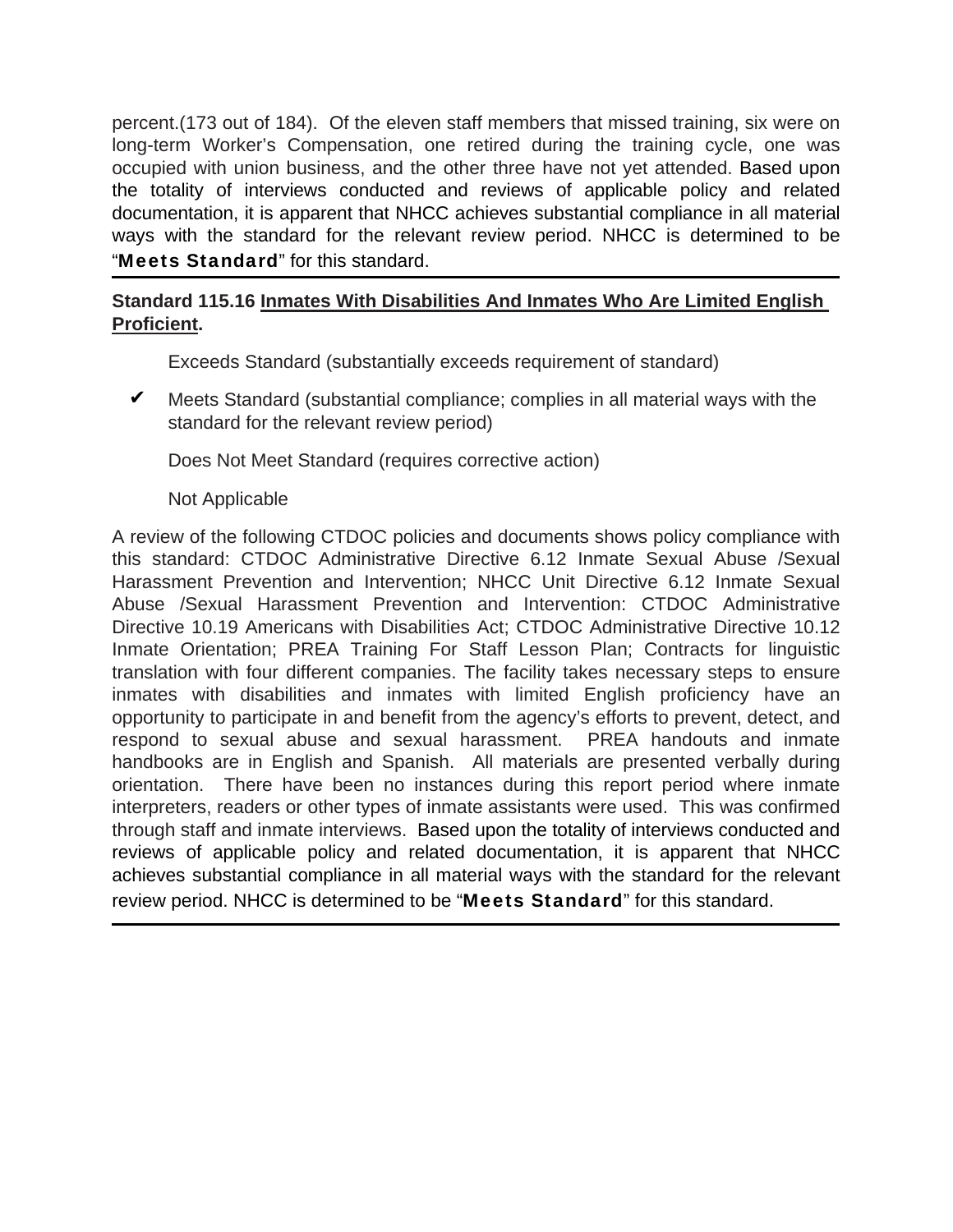## **Standard 115.17 Hiring And Promotion Decisions.**

Exceeds Standard (substantially exceeds requirement of standard)

 $\mathcal V$  Meets Standard (substantial compliance; complies in all material ways with the standard for the relevant review period)

Does Not Meet Standard (requires corrective action)

Not Applicable

Interviews with CTDOC Human Resources unit indicates that the components of this standard are being met. CTDOC Administrative Directive 2.3, "Employee Selection, Transfer and Promotion" and NHCC Unit Directive 2.3, "Employee Selection, Transfer and Promotion" are the guiding mandates to accomplish compliance with this standard. NHCC does not conduct background checks on permanent employees as these are completed at the Agency level at least every five years for current permanent employees. The Agency has conducted six hundred fifty five background checks during the past twelve months for new hires and transfers. Documentation received from the CTDOC has been verified. The agency has become compliant with this standard as of 26 Sept. 2014. All employees with over five years seniority have had their criminal background check completed again. Based upon the totality of interviews conducted and reviews of applicable policy and related documentation, it is apparent that NHCC achieves substantial compliance in all material ways with the standard for the relevant review period. NHCC is determined to be "Meets Standard" for this standard.

## **Standard 115.18 Upgrades To Facilities And Technologies.**

Exceeds Standard (substantially exceeds requirement of standard)

 $\mathcal V$  Meets Standard (substantial compliance; complies in all material ways with the standard for the relevant review period)

Does Not Meet Standard (requires corrective action)

Not Applicable

The facility has requested an update of their camera system as a result of considerations of how monitoring technology (cameras) will enhance their ability to protect inmates from sexual abuse. A review of their staffing plan addresses the enhancement through cameras. The facility has identified blind spots and submitted requests for approval to acquire additional mirrors, cameras, and recording equipment. Some mirrors have been acquired and installed; the camera and recording requests are pending at the time of this report. Based upon the totality of interviews conducted and reviews of applicable policy and related documentation, it is apparent that NHCC achieves substantial compliance in all material ways with the standard for the relevant review period. NHCC is determined to be "Meets Standard" for this standard.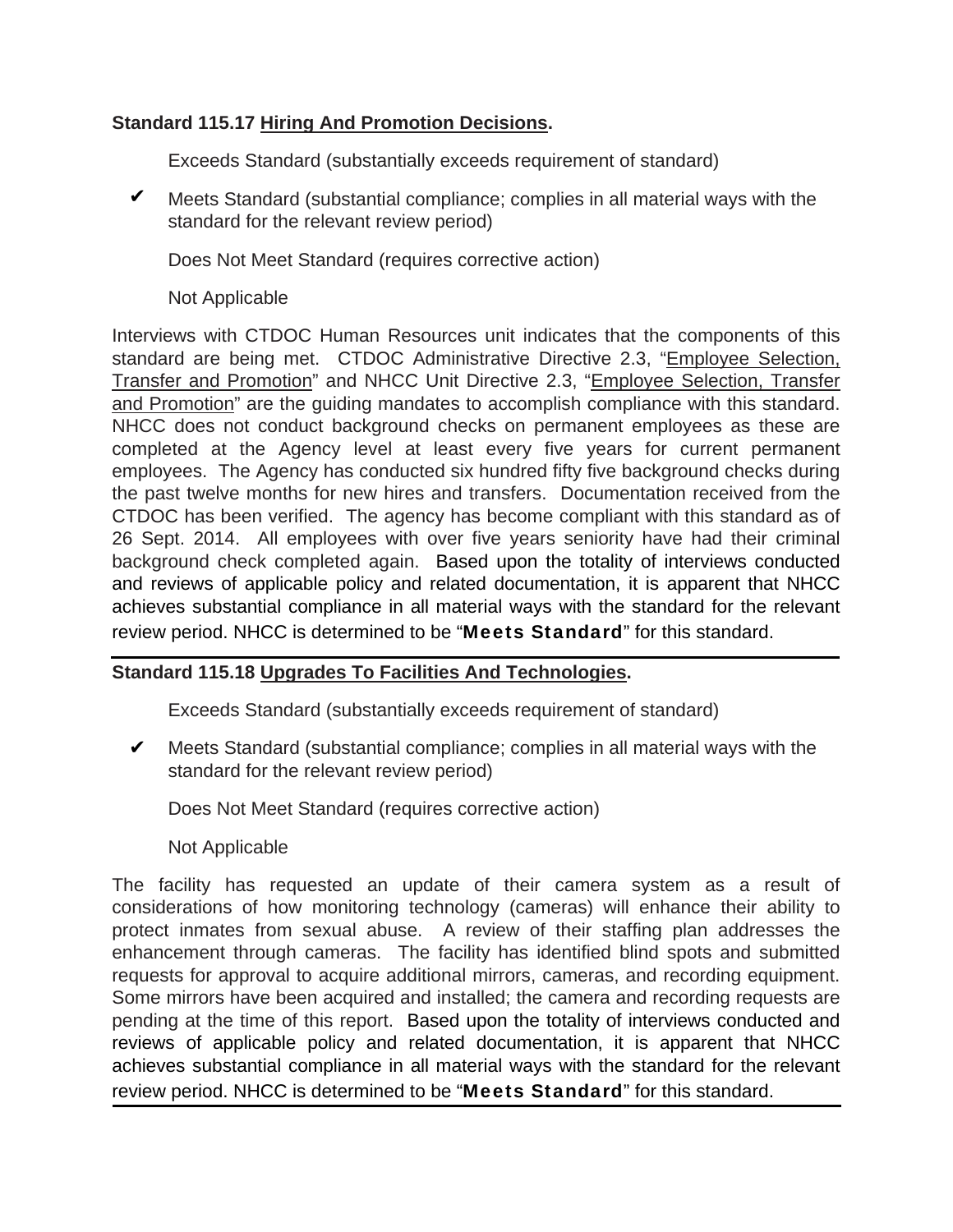### **Standard 115.21 Evidence Protocol And Forensic Medical Examinations.**

Exceeds Standard (substantially exceeds requirement of standard)

 $\mathcal V$  Meets Standard (substantial compliance; complies in all material ways with the standard for the relevant review period)

Does Not Meet Standard (requires corrective action)

Not Applicable

Policy and procedures in an MOU between CTDOC and Connecticut State Police (CSP), CTDOC Administrative Directive 6.12, "Inmate Sexual Abuse/Sexual Harassment Prevention and Intervention", section 15, "Evidence Protocol/Securing the Area" and Administrative Directive 6.9, "Control of Contraband and Physical Evidence", section 7,"Physical Evidence" and Administrative Directive 8.1, "Scope of Health Service Care", section 4, "Scope of Services and Access To Care" and University of Connecticut Health Center (UCONN) Correctional Managed Health Care (CMHC), policy B5.01, "Response to Sexual Abuse" outline uniform evidence protocol that maximizes the potential for obtaining usable physical evidence for administrative proceedings as well as protocols and requirements for forensic medical exams. Healthcare staff is not involved in the management or treatment of sexual assault cases except to stabilize the inmate before the transfer to Yale New Haven Hospital in New Haven, CT where SAFE – SANES staff are on duty. All services are available without cost to the inmate. The Connecticut State Police are also notified immediately and would be present at the hospital for the investigation. There were no forensic medical examinations during this reporting period. Interviews with Medical and Custody staff showed a competent knowledge of evidentiary collection procedures and specifics to biological materials. Victim advocacy is available to all inmates via an MOU with Connecticut Sexual Assault Crises Services (CONNSACS). CONNSACS agrees to make available to the victim a victim advocate from a rape crisis center who will be available to accompany and support the victim through the forensic medical examination process and investigatory interviews and to provide emotional support, crisis intervention, information, and referrals. The aforementioned MOU with CSP shows that the agency has requested that the investigating agency follow the requirements of paragraphs (a) through (e) of this section. Based upon the totality of interviews conducted and reviews of applicable policy and related documentation, it is apparent that NHCC achieves substantial compliance in all material ways with the standard for the relevant review period. NHCC is determined to be "Meets Standard" for this standard.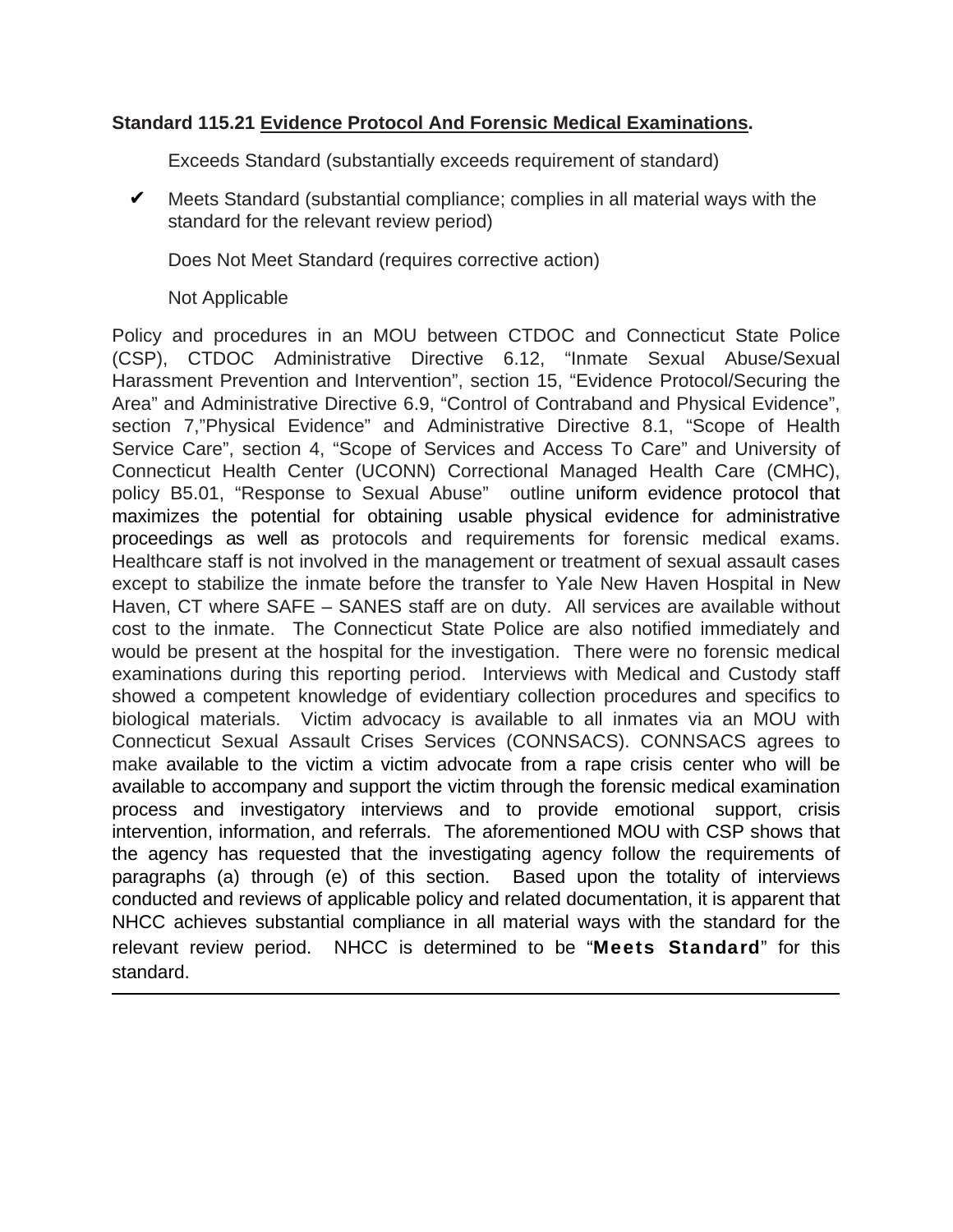## **Standard 115.22 Policies To Ensure Referrals Of Allegations For Investigations.**

Exceeds Standard (substantially exceeds requirement of standard)

 $\mathcal V$  Meets Standard (substantial compliance; complies in all material ways with the standard for the relevant review period)

Does Not Meet Standard (requires corrective action)

Not Applicable

The agency ensures that an administrative or criminal investigation are completed for all allegations of sexual abuse and sexual harassment. The agency publishes this policy on its website at http://www.ct.gov/doc/cwp/view.asp?a=1502&Q=557868 . The agency ensures this is accomplished through promulgation of policies that meet this standard, including CT DOC Administrative Directive 6.12 "Inmate Sexual Abuse/Sexual Harassment Prevention and Intervention", section 16, "Investigation of Sexual Abuse/Sexual Harassment", NHCC Unit Directive 6.12 "Inmate Sexual Abuse/Sexual Harassment Prevention and Intervention", section 16, "Investigation of Sexual Abuse/Sexual Harassment", CT DOC Administrative Directive 6.6 "Reporting of Incidents", section 8,a,5, "Notification Procedures", Administrative Directive 1.10 "Investigations", section 6,b, "Initial Inquiries and Administrative Investigations". All allegations are referred to the PREA Unit for investigation and some may be further referred to the Security Division. An administrative investigation is completed on all allegations of sexual abuse and sexual harassment. Administrative Directive 1.10 "Investigations" governs the conduct of such investigations. The Connecticut State Police determine the necessity of a criminal investigation. There were thirteen (13) reported allegations of sexual abuse. All thirteen were referred to the Connecticut State Police for investigation and the PREA Unit for administrative investigation. One of those cases was still pending at the time of this report, six had been determined to be unfounded, and six had been determined to be unsubstantiated. None of the referrals resulted in a criminal investigation. Based upon the totality of interviews conducted and reviews of applicable policy and related documentation, it is apparent that NHCC achieves substantial compliance in all material ways with the standard for the relevant review period. NHCC is determined to be "Meets Standard" for this standard.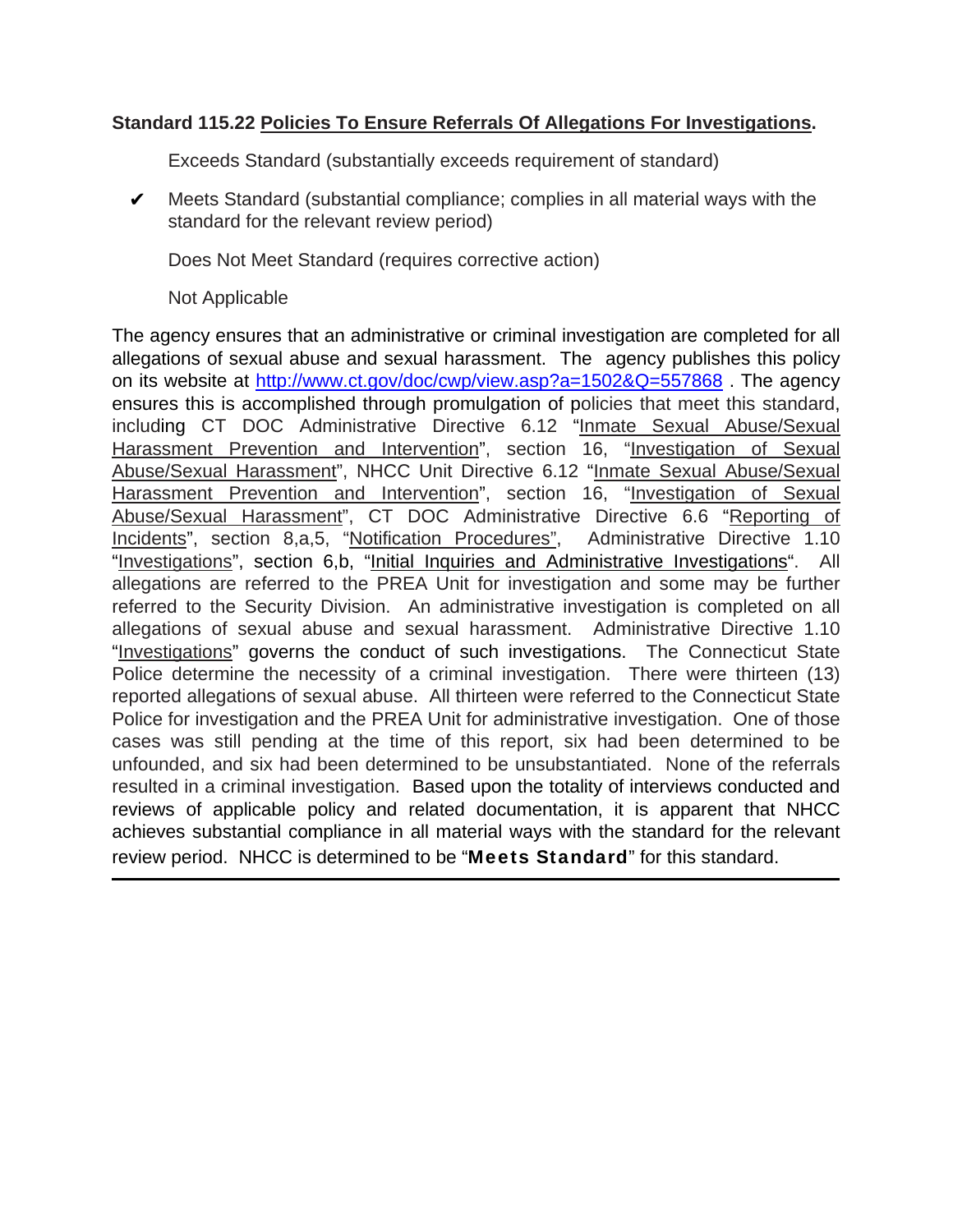## **Standard 115.31 Employee Training.**

Exceeds Standard (substantially exceeds requirement of standard)

 $\mathcal V$  Meets Standard (substantial compliance; complies in all material ways with the standard for the relevant review period)

Does Not Meet Standard (requires corrective action)

### Not Applicable

The agency trains all employees on Agency and facility policies, including; its zerotolerance policy for sexual abuse and sexual harassment; how to fulfill their responsibilities under agency sexual abuse and sexual harassment prevention, detection, reporting, and response policies and procedures; inmates' right to be free from sexual abuse and sexual harassment; the right of inmates and employees to be free from retaliation for reporting sexual abuse and sexual harassment; the dynamics of sexual abuse and sexual harassment in confinement; the common reactions of sexual abuse and sexual harassment victims; how to detect and respond to signs of threatened and actual sexual abuse; how to avoid inappropriate relationships with inmates; how to communicate effectively and professionally with inmates, including lesbian, gay, bisexual, transgender, intersex, or gender nonconforming inmates; and how to comply with relevant laws related to mandatory reporting of sexual abuse to outside authorities. The training is tailored to the gender of the inmates at the employee's facility. Training standards are set forth in: CTDOC Administrative Directive 2.7, "Training and Staff Development", CTDOC Administrative Directive 6.12, "Inmate Sexual Abuse/Sexual Harassment Prevention and Intervention", NHCC Unit Directive 6.12, "Inmate Sexual Abuse/Sexual Harassment Prevention and Intervention", 24-HREL 408A PREA Standards Training 2014 power point training material. Training curriculum includes all requirements of the PREA Standards. Training attendance sign-in sheets have been reviewed. All staff is mandated to forty hours of in-service training (IST) each year that includes this mandated training. Additionally, there were eighteen roll-call memos issued, breaking down the PREA policy and issued in order to reinforce the formal trainings mentioned above. The facility trained 236 staff (officers, supervisors, support staff). Based upon the totality of interviews conducted and reviews of applicable policy and related documentation, it is apparent that NHCC achieves substantial compliance in all material ways with the standard for the relevant review period. NHCC is determined to be "Meets Standard" for this standard.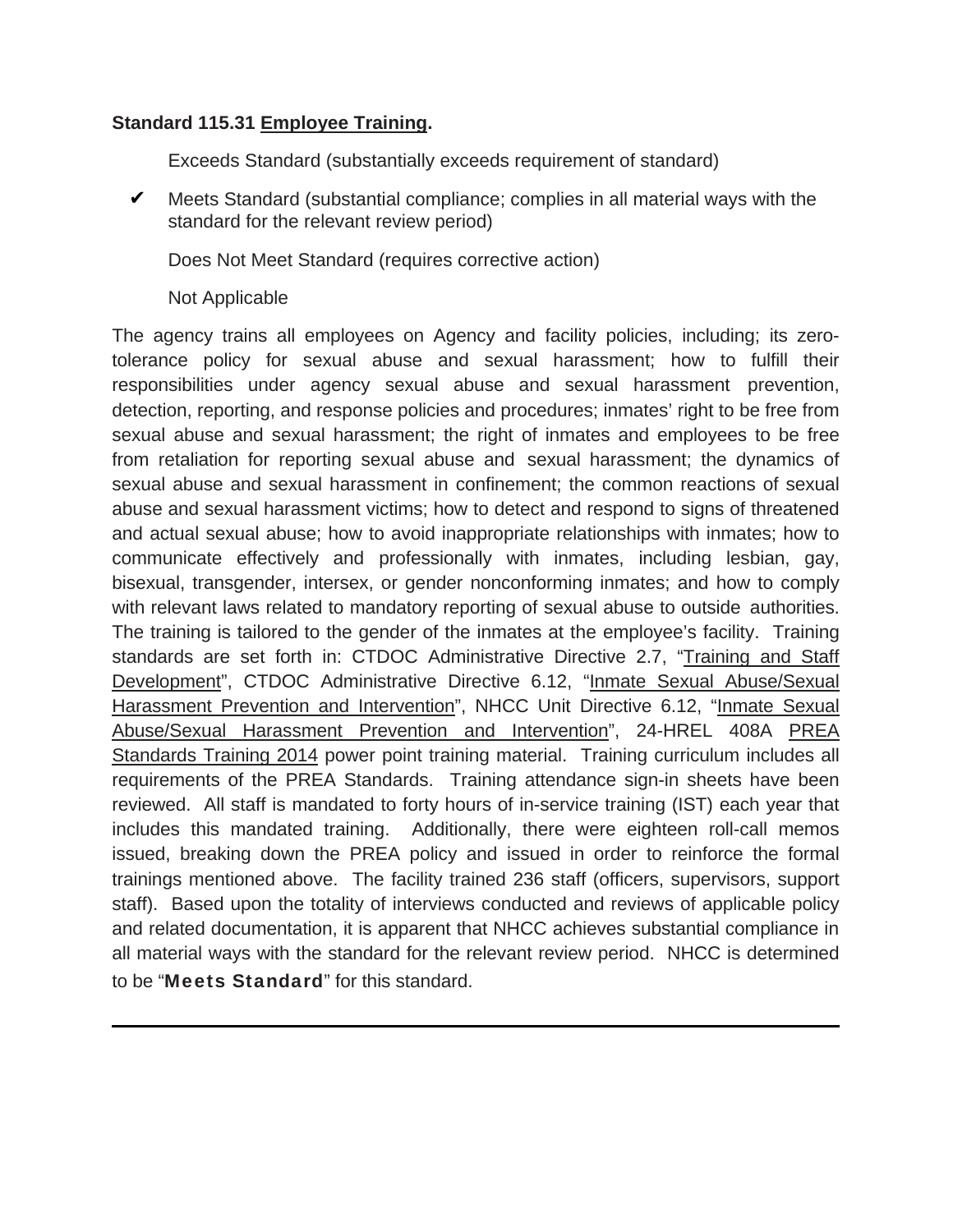## **Standard 115.32 Volunteer And Contractor Training.**

Exceeds Standard (substantially exceeds requirement of standard)

 $\mathcal V$  Meets Standard (substantial compliance; complies in all material ways with the standard for the relevant review period)

Does Not Meet Standard (requires corrective action)

Not Applicable

The CTDOC and NHCC ensure that all volunteers and contractors who have contact with inmates have been trained on their responsibilities under the CTDOC and NHCC sexual abuse and sexual harassment prevention, detection, and response policies and procedures. Governing policies are; CTDOC Administrative Directive 2.7 Training and Staff Development, section 6-d, "Volunteers"; CTDOC Administrative Directive 6.12 Inmate Sexual Abuse/Sexual Harassment Prevention and Intervention, section 9-b, "In Service Training"; NHCC Unit Directive 6.12 "Inmate Sexual Abuse/Sexual Harassment Prevention and Intervention, section 9-b, "In Service Training"; VIP (Volunteers, Interns, Professional Partners) Handbook, p.17, 18, "PREA Standards" ; VIP Prison Rape Elimination Act Training Handout. All volunteers and contractors who have contact with inmates are trained in the agency's zero-tolerance policy regarding sexual abuse and sexual harassment and informed how to report such incidents. CTDOC conducts background and Motor Vehicle checks every five years for contractors, vendors and volunteers or whenever the contract is renewed, whichever is less. NHCC has conducted background checks on sixty-eight potential contractors during 2014. Contractors do not have unescorted access to the facility or the inmates. NHCC has conducted forty-three background checks and training sessions on approved volunteers during 2014. NHCC maintains documentation confirming that volunteers understand the training they have received. Training attendance sign-in sheets were reviewed. One volunteer was available for interview. The level of competence and understanding of the requisite training was impressive. Based upon the totality of interviews conducted and reviews of applicable policy and related documentation, it is apparent that NHCC achieves substantial compliance in all material ways with the standard for the relevant review period. NHCC is determined to be "Meets Standard" for this standard.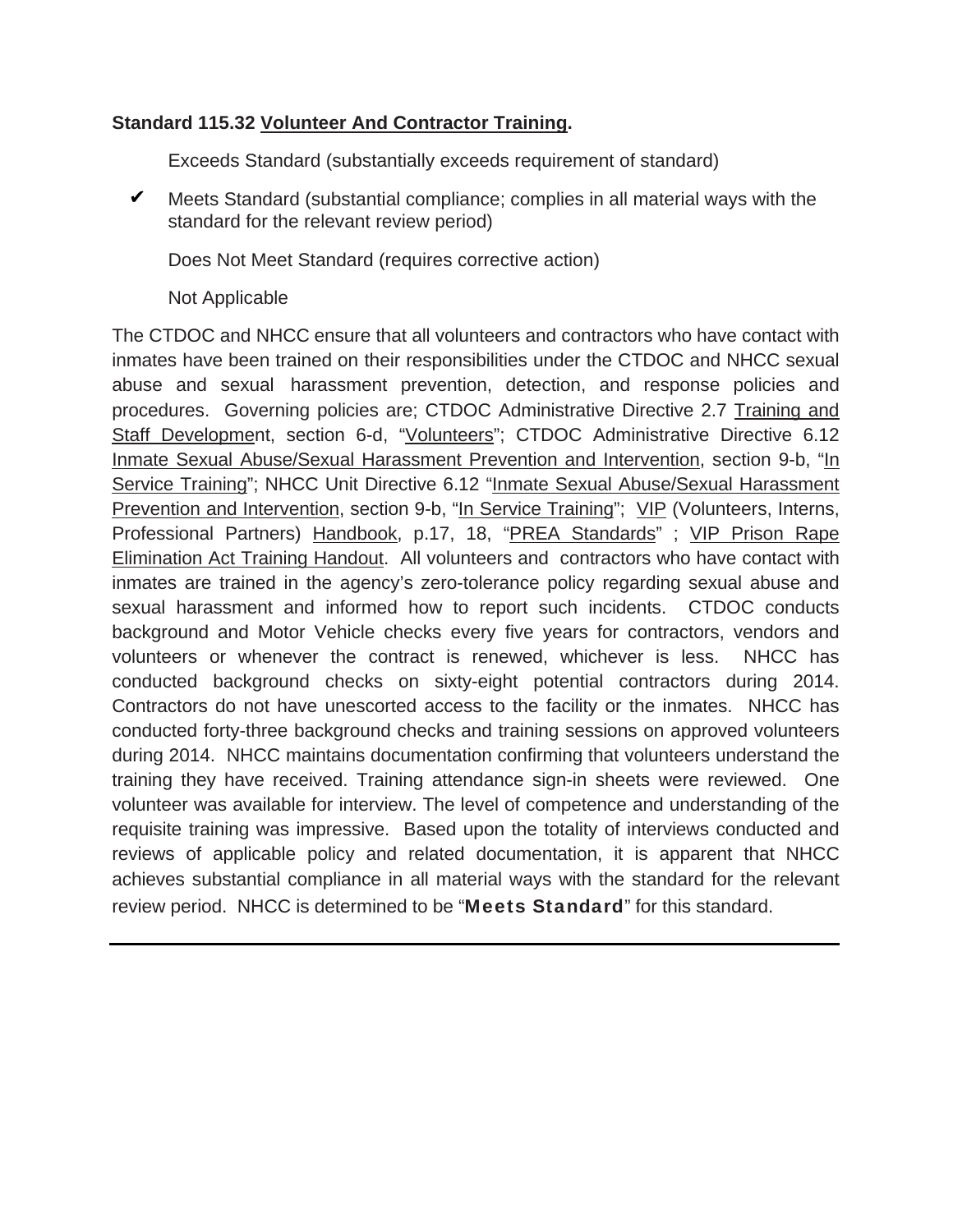#### Standard 115.33 **Inmate Education**.

Exceeds Standard (substantially exceeds requirement of standard) ✔

Meets Standard (substantial compliance; complies in all material ways with the standard for the relevant review period)

Does Not Meet Standard (requires corrective action)

Not Applicable

All inmates receive information explaining the CTDOC and NHCC zero- tolerance policy regarding sexual abuse and sexual harassment and how to report incidents or suspicions of sexual abuse or sexual harassment. Governing policies are; CTDOC Administrative Directive 9.3, "Inmate Admissions, Transfers and Discharges", section 7 (a)-3, "PREA Screening of Inmates"; NHCC Unit Directive 9.3, "Inmate Admissions, Transfers and Discharges", section 7 (a)-3, "PREA Screening of Inmates"; mandate PREA training upon arrival at the receiving facility. CTDOC Administrative Directive 10.12, "Inmate Orientation", section 3 "Initial Orientation" mandates that the receiving facility provides PREA training upon receiving transfer inmates including to those who are limited English proficient, deaf, visually impaired, or otherwise disabled, as well as to inmates who have limited reading skills.. CTDOC Administrative Directive 6.12,"Inmate Sexual Abuse/Sexual Harassment Prevention and Intervention", section 10, "Inmate Education"; NHCC Unit Directive 6.12,"Inmate Sexual Abuse/Sexual Harassment Prevention and Intervention", section 10, "Inmate Education" mandates inmates receive presentation of the PREA video and are made aware of the CT DOC zero tolerance policy, their right to be free from sexual abuse and sexual harassment and to be free from retaliation for reporting such incidents, and regarding agency policies and procedures for responding to such incidents. NHCC documentation shows that 2062 inmates participated in these education sessions during 2014, documentation in the form of a acknowledgement sign-off sheet maintained in the inmate's master file. Interviews with the inmates and staff verify that they received the PREA training. PREA Posters were displayed throughout the facility in prominent areas with phone numbers to call to report abuse. The facility inmate handbook covers the PREA information as well. NHCC is determined to be "Exceeds Standard," this due to the extraordinary number of stenciled PREA notifications placed in virtually every conceivable location within the facility. It would be virtually impossible to find a location within the facility where such notification was not prominently displayed nearby.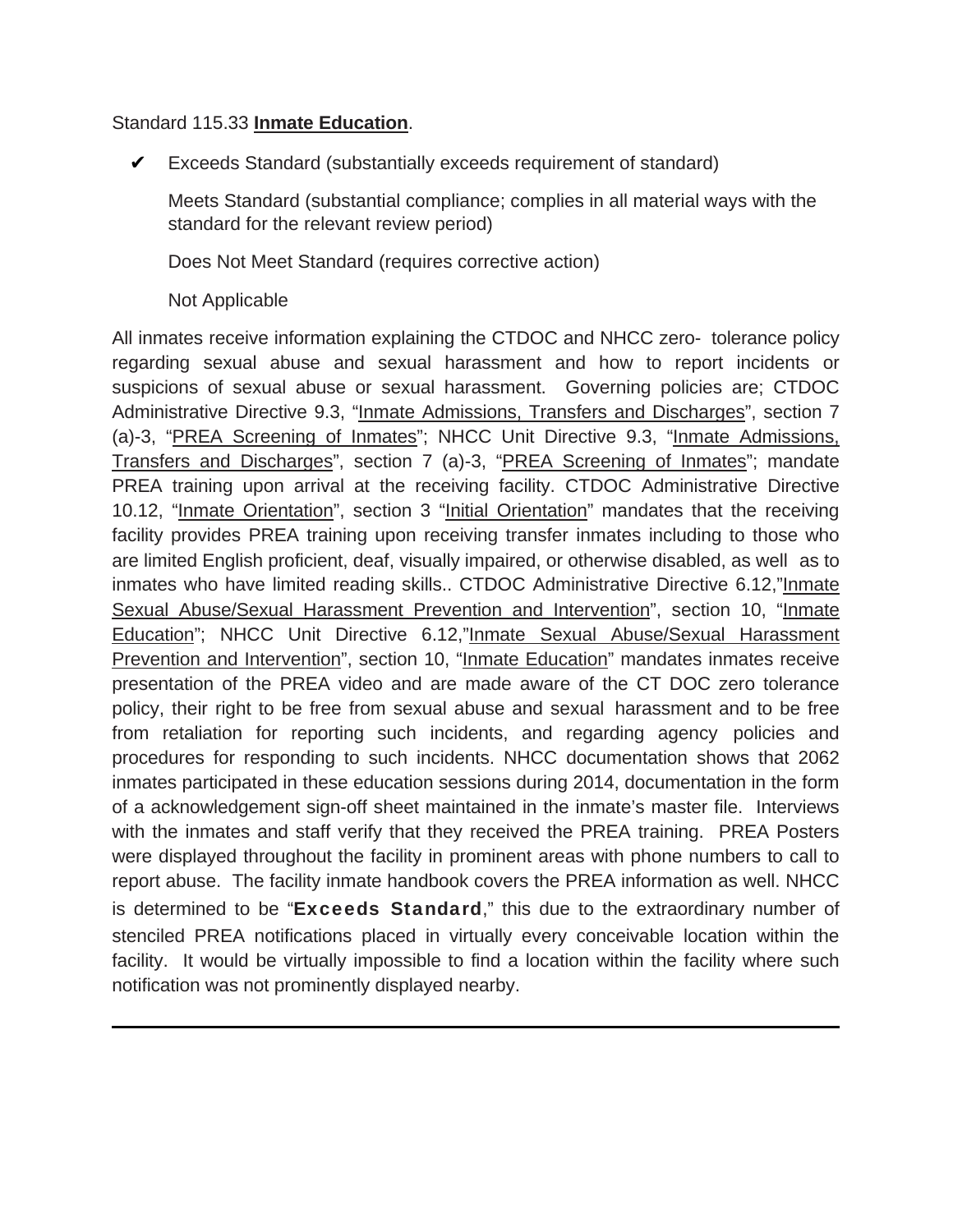## **Standard 115.34 Specialized Training: Investigations.**

Exceeds Standard (substantially exceeds requirement of standard)

 $\mathcal V$  Meets Standard (substantial compliance; complies in all material ways with the standard for the relevant review period)

Does Not Meet Standard (requires corrective action)

Not Applicable

Investigators have received specialized training presented by Tim Bambord, NP and Nicole Anchor, Legal Counsel for CTDOC and Kim Weir, Director of Security for CTDOC using material from the Moss Group and the PREA Resource Center entitled "Investigating Sexual Abuse in Confinement." This was verified through staff interviews, a review of the PowerPoint presentation, which included techniques for interviewing sexual abuse victims, proper use of Miranda and Garrity warnings, sexual abuse evidence collection in confinement settings, and the criteria and evidence required to substantiate a case for administrative action. Training records and sign in sheets indicate training was conducted and attended. Based upon the totality of interviews conducted and reviews of applicable policy and related documentation, it is apparent that NHCC achieves substantial compliance in all material ways with the standard for the relevant review period. NHCC is determined to be "Meets Standard" for this standard.

## **Standard 115.35 Specialized training: Medical and Mental Health Care.**

Exceeds Standard (substantially exceeds requirement of standard)

 $\mathcal V$  Meets Standard (substantial compliance; complies in all material ways with the standard for the relevant review period)

Does Not Meet Standard (requires corrective action)

Not Applicable

Governing policies are; CTDOC Administrative Directive 8.6, "Credentials for Health Services Staff", section 6 "Training Of Health Services Staff" mandates that all Health Service staff who have contact with inmates shall be trained on their responsibilities. Administrative Directive 6.12 "Inmate Sexual Abuse/Sexual Harassment Prevention and Intervention", section 9 (b), "Staff Training" and CTDOC Administrative Directive 2.7 "Training and Staff Development", section 8 (c), "In-Service Training" mandate that all Healthcare Practitioners shall receive additional PREA related training specific to their areas of responsibility. All medical and mental health staff has received specialized training presented by NIC "PREA for Medical Staff", Module 1 and 2. Required training includes; how to detect and assess signs of sexual abuse and sexual harassment; how to preserve physical evidence of sexual abuse; how to respond effectively and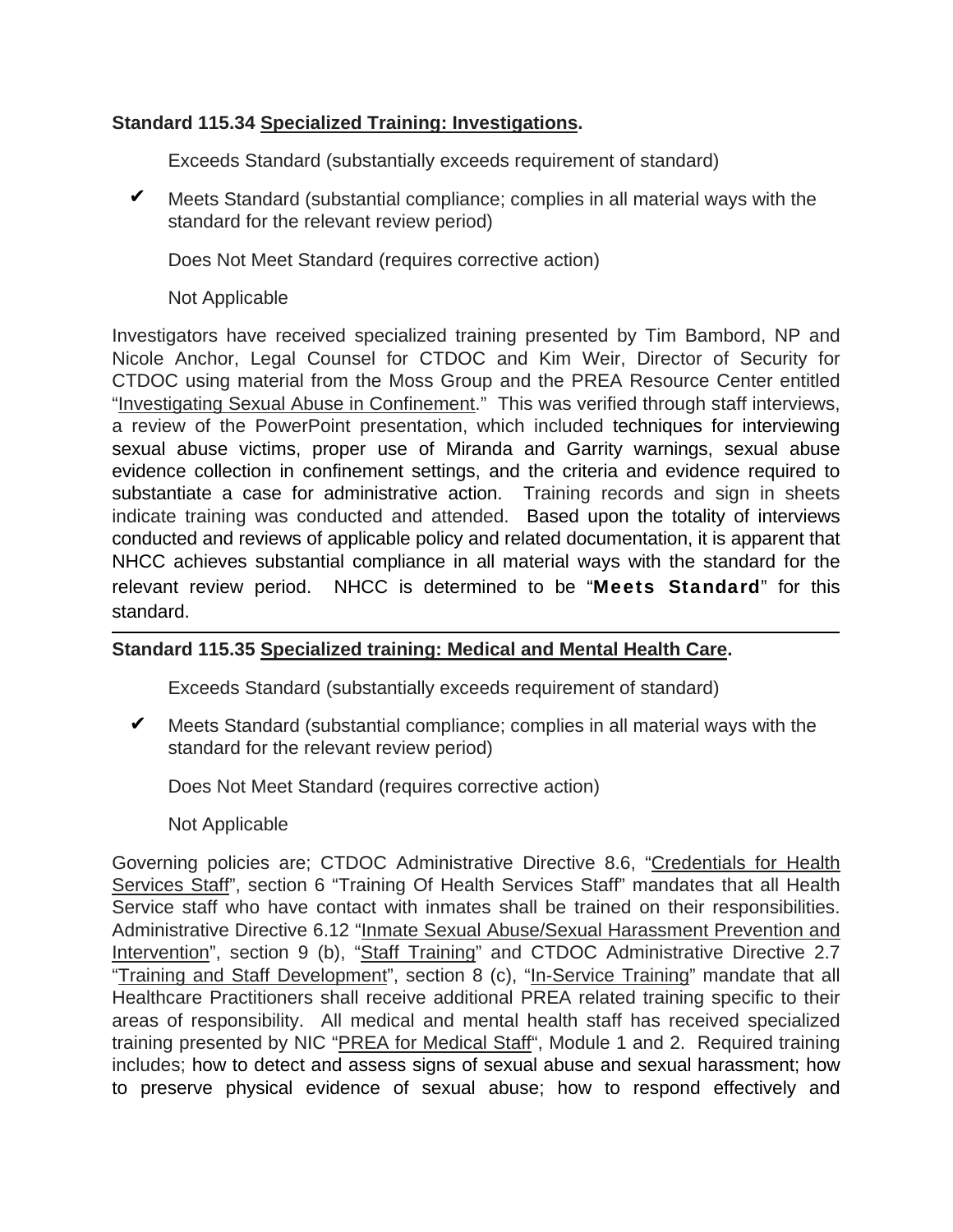professionally to victims of sexual abuse and sexual harassment; and how and to whom to report allegations or suspicions of sexual abuse and sexual harassment. NHCC had fifty-three medical and mental health care staff that received this training this year, which represents one hundred percent compliance. Medical staff assigned to NHCC do not conduct forensic examinations. Based upon the totality of interviews conducted and reviews of applicable policy and related documentation, it is apparent that NHCC achieves substantial compliance in all material ways with the standard for the relevant review period. NHCC is determined to be "Meets Standard" for this standard.

## Standard 115.41 **Screening For Risk Of Victimization And Abusiveness**.

Exceeds Standard (substantially exceeds requirement of standard)

 $\mathcal V$  Meets Standard (substantial compliance; complies in all material ways with the standard for the relevant review period)

Does Not Meet Standard (requires corrective action)

### Not Applicable

All inmates are assessed during intake screening for their risk of being sexually abused by or sexually abusive towards other inmates. As stated in CTDOC Administrative Directive 9.3, "Inmate Admissions, Transfers and Discharges", section 7 (a)-3, "PREA Screening of Inmates Transferred Between Facilities", all intake screening is conducted within 72 hours of arrival. Review of random files shows this practice is incorporated into normal routine. During the audit the documentation of the screenings and the instruments used were reviewed. CTDOC form CN9306/1 "Inmate Intake Form" and HR001, "Intake Screening Form", Attachment B contain all questions required by the standard including; whether the inmate has a mental, physical, or developmental disability; the age of the inmate; the physical build of the inmate; whether the inmate has previously been incarcerated; whether the inmate's criminal history is exclusively nonviolent; whether the inmate has prior convictions for sex offenses against an adult or child; whether the inmate is or is perceived to be gay, lesbian, bisexual, transgender, intersex, or gender nonconforming; whether the inmate has previously experienced sexual victimization; the inmate's own perception of vulnerability; and whether the inmate is detained solely for civil immigration purposes. Inmates may not be disciplined for refusing to answer, or for not disclosing complete information in response to questions asked. Per NHCC UD 6.12 "Inmate Sexual Abuse/Sexual Harassment Prevention and Intervention", Section 11, "Screening for Risk of Victimization and Abusiveness", (b) "After Intake to the Facility", each inmate's risk of victimization or abusiveness will be reassessed on the seventh business day following his arrival at the facility based upon any additional, relevant information received by the facility since the intake screening. Use of screening information is governed by NHCC UD 6.12 "Inmate Sexual Abuse/Sexual Harassment Prevention and Intervention", Section 11-C, "Use of Screening Information", and Section 11-D "Transgender and Intersex Inmates" controls all screening information by limiting access to the inmate's central file, which is the only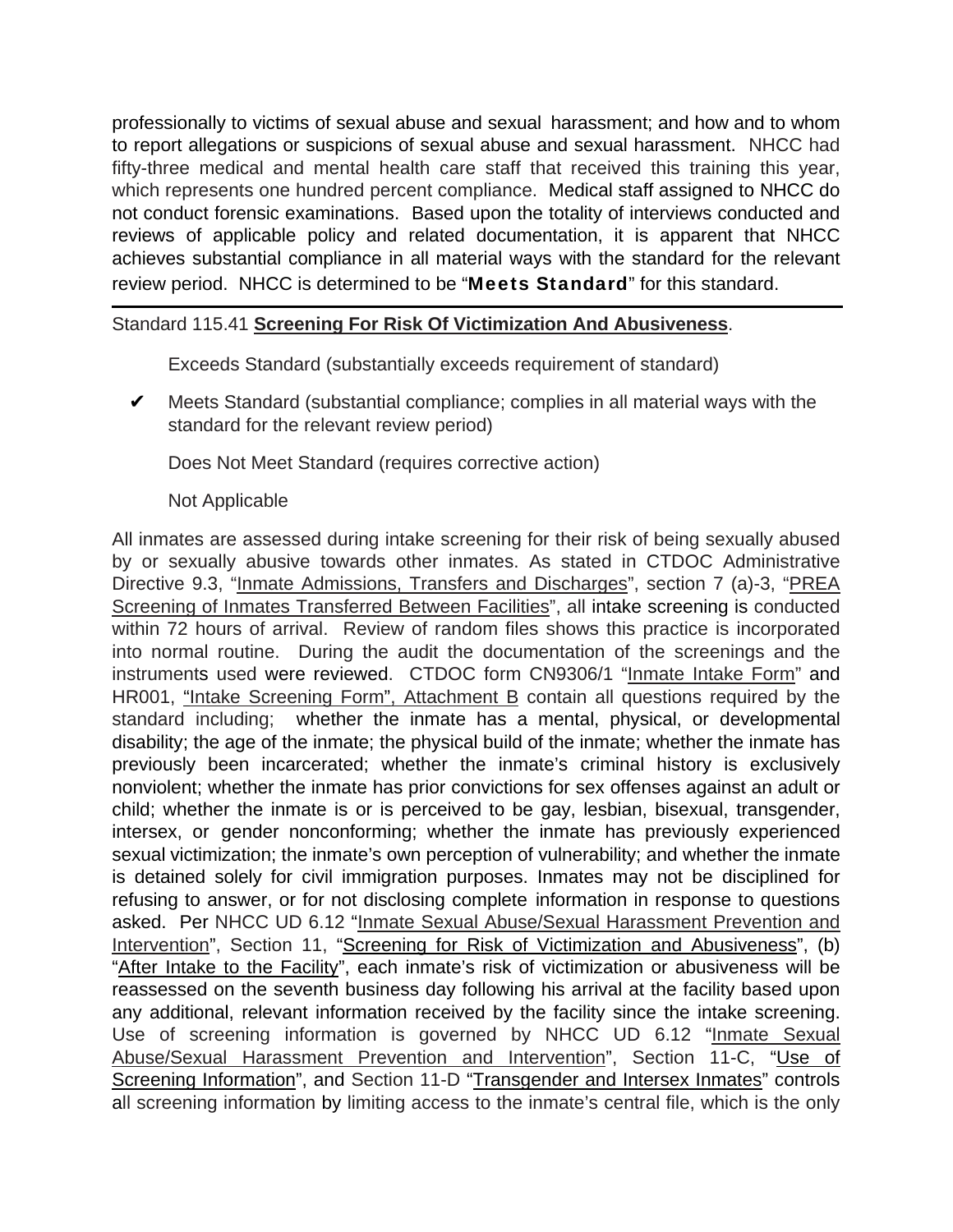place that information is contained. Access to those files is restricted to counseling staff, supervisors and administrative personnel. Based upon the totality of interviews conducted and reviews of applicable policy and related documentation, it is apparent that NHCC achieves substantial compliance in all material ways with the standard for the relevant review period. NHCC is determined to be "Meets Standard" for this standard.

### Standard 115.42 **Use Of Screening Information**.

Exceeds Standard (substantially exceeds requirement of standard)

Meets Standard (substantial compliance; complies in all material ways with the standard for the relevant review period)  $\checkmark$ 

Does Not Meet Standard (requires corrective action)

Not Applicable

As mandated by CTDOC Administrative Directive 6.12 "Inmate Sexual Abuse/Sexual Harassment Prevention and Intervention", Section 11(c), "Use of Screening Information" and NHCC Unit Directive 6.12 "Inmate Sexual Abuse/Sexual Harassment Prevention and Intervention", Section 11(c), "Use of Screening Information", NHCC makes individualized determinations about how to ensure the safety of each inmate using information from the risk screening in order to make informed decisions in the matters of housing, work, education, and program assignments, the goal being to keep separate those inmates at high risk of being sexually victimized from those at high risk of being sexually abusive. Section 11 (d) of those same directives mandates that, in deciding whether to assign a transgender or intersex inmate to a facility for male or female inmates, and in making other housing and programming assignments, the facility shall consider on a case-by-case basis whether a placement would ensure the inmate's health and safety, and whether the placement would present management or security problems. Also mandated in that same section is the requirement that placement and programming assignments for each transgender or intersex inmate will be reassessed at least twice each year to review any threats to safety experienced by the inmate. Neither of the two identified transgender inmates had been incarcerated for six months, thus there was no supporting documentation of actual practice. Screening form, CTDOC form CN9306/1 "Inmate Intake Form" and HR001, "Intake Screening Form", Attachment  $B$  are used to document a transgender or intersex inmate's own views with respect to his or her own safety and those views are given serious consideration. At the time of the audit there were no inmates identified as being gay or intersex being housed at the NHCC. Two inmates were identified as transgender. Those two inmates were housed in general population in celled housing. Both inmates had cell partners and were not housed together. Both inmates had been offered the opportunity to shower separately from general population, both inmates declined. There are no dedicated facilities, units, or wings used to house lesbian, gay, bisexual, transgender, or intersex inmates in on the sole basis of such identification or status. Based upon the totality of interviews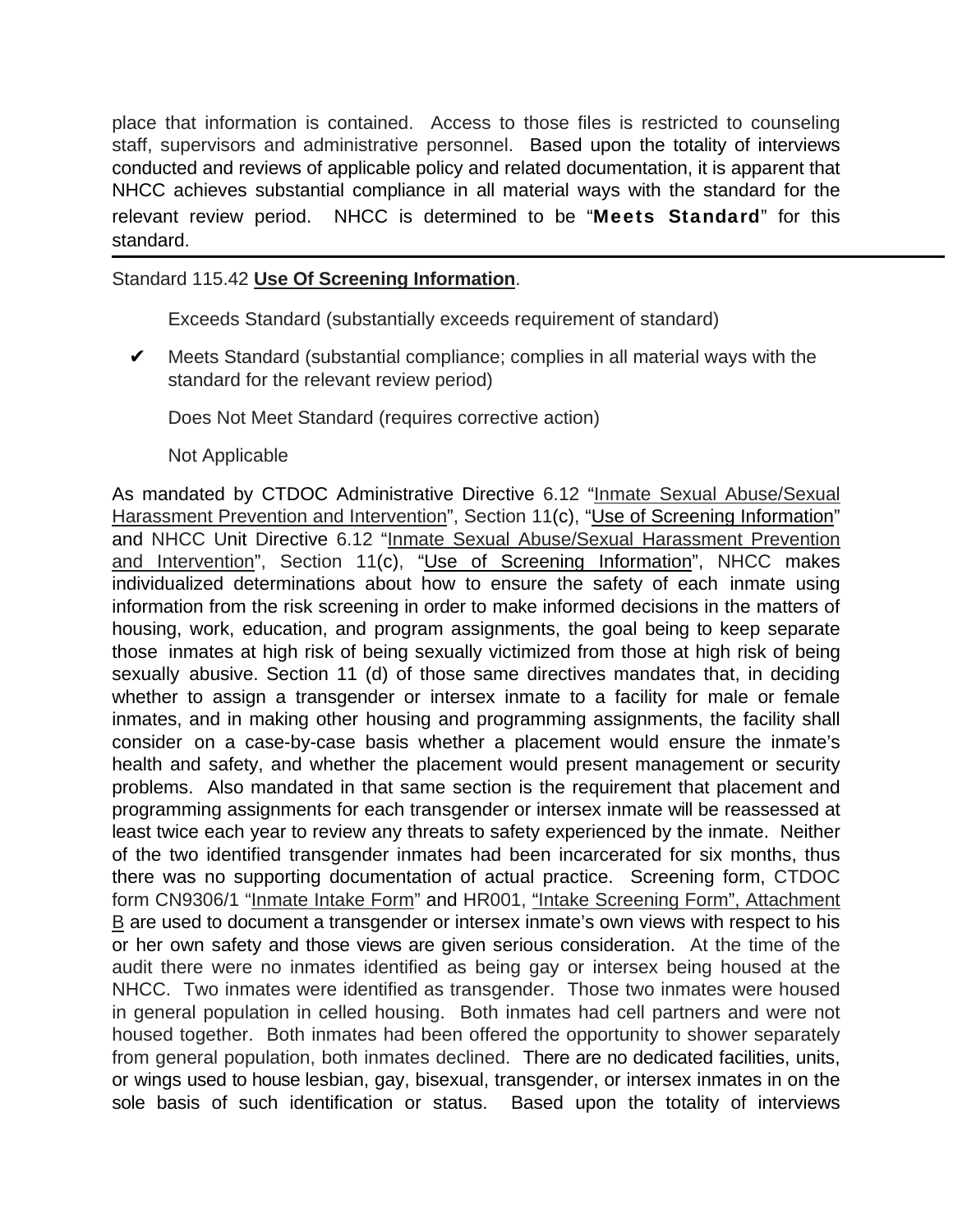conducted and reviews of applicable policy and related documentation, it is apparent that NHCC achieves substantial compliance in all material ways with the standard for the relevant review period. NHCC is determined to be "Meets Standard" for this standard.

## Standard 115.43 **Protective Custody**.

Exceeds Standard (substantially exceeds requirement of standard)

 $\mathcal V$  Meets Standard (substantial compliance; complies in all material ways with the standard for the relevant review period)

Does Not Meet Standard (requires corrective action)

Not Applicable

There have been no incidents involving use of Involuntary Protective Housing. Governing policy is CTDOC AD 6.12 Inmate Sexual Abuse/Sexual Harassment Prevention and Intervention, Section 11 (a) 1-3 and NHCC UD 6.12 "Inmate Sexual Abuse/Sexual Harassment Prevention and Intervention" section 11 (a) 5, 1-3 "On Intake To The Facility". Review of policy shows inclusion of; inmates at high risk for sexual victimization shall not be placed in involuntary segregated housing unless an assessment of all available alternatives has been made, and a determination has been made that there is no available alternative means of separation from likely abusers. If a facility cannot conduct such an assessment immediately, the facility may hold the inmate in involuntary segregated housing for less than 24 hours while completing the assessment; inmates placed in segregated housing for this purpose shall have access to programs, privileges, education, and work opportunities to the extent possible. If the facility restricts access to programs, privileges, education, or work opportunities, the facility shall document: the opportunities that have been limited; the duration of the limitation; and the reasons for such limitations. The facility shall assign such inmates to involuntary segregated housing only until an alternative means of separation from likely abusers can be arranged, and such an assignment shall not ordinarily exceed a period of 30 days. If an involuntary segregated housing assignment is made pursuant to paragraph (a) of this section, the facility shall clearly document: the basis for the facility's concern for the inmate's safety; and the reason why no alternative means of separation can be arranged. Every 30 days, the facility shall afford each such inmate a review to determine whether there is a continuing need for separation from the general population. There have been no incidents involving use of Involuntary Protective Housing for these purposes at NHCC. Based upon the totality of interviews conducted and reviews of applicable policy and related documentation, it is apparent that NHCC achieves substantial compliance in all material ways with the standard for the relevant review period. NHCC is determined to be "Meets Standard" for this standard.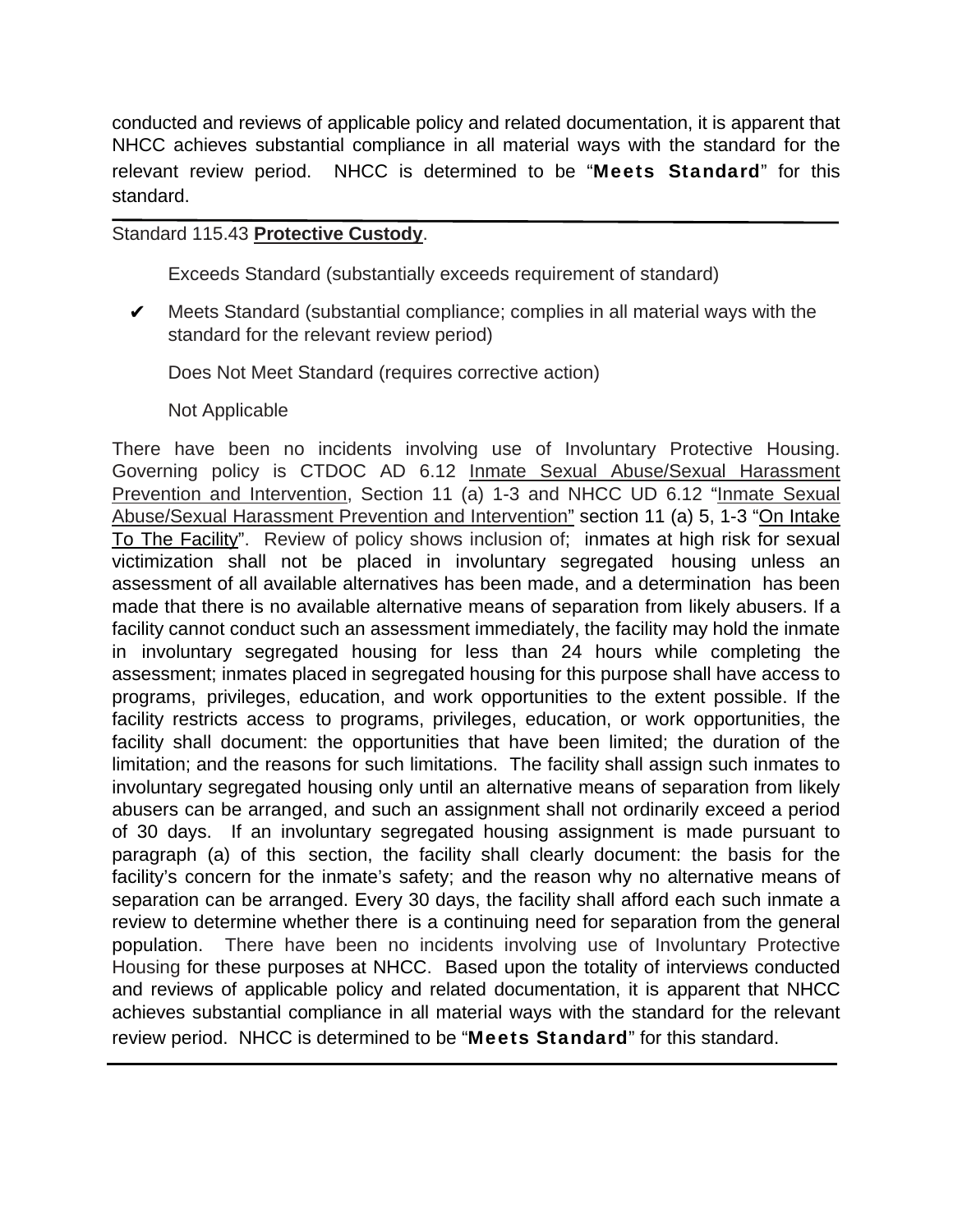### Standard 115.51 **Inmate Reporting**.

Exceeds Standard (substantially exceeds requirement of standard)

 $\mathcal V$  Meets Standard (substantial compliance; complies in all material ways with the standard for the relevant review period)

Does Not Meet Standard (requires corrective action)

Not Applicable

**Inmates** being housed at the NHCC have multiple internal ways for inmates to privately report sexual abuse and sexual harassment, retaliation by other inmates or staff for reporting sexual abuse and sexual harassment, and staff neglect or violation of responsibilities that may have contributed to such incidents, including verbally to staff, in writing through formal inmate correspondence. NHCC also provides several ways for inmates to report abuse or harassment to a public or private entity or office that is not part of the agency, and that is able to receive and immediately forward inmate reports of sexual abuse and sexual harassment to agency officials, allowing the inmate to remain anonymous upon request by calling one or both anonymous reporting hotlines (one for external CTDOC and one external to Connecticut State Police). Staff and third parties may also utilize a hotline to report an allegation privately. Interviews with staff indicate they are well aware that they must accept all reports and they are responsible for reporting them promptly and subsequently documenting them via incident report. Governing policy is CTDOC AD 6.12 Inmate Sexual Abuse/Sexual Harassment Prevention and Intervention, Section 12 & 13, NHCC UD 6.12 Inmate Sexual Abuse/Sexual Harassment Prevention and Intervention, Section 12, PREA Posters, Inmate Handbook, Staff Training Modules HREL 408 A Power Point presentation. Based upon the totality of interviews conducted and reviews of applicable policy and related documentation, it is apparent that NHCC achieves substantial compliance in all material ways with the standard for the relevant review period. NHCC is determined to be "Meets Standard" for this standard.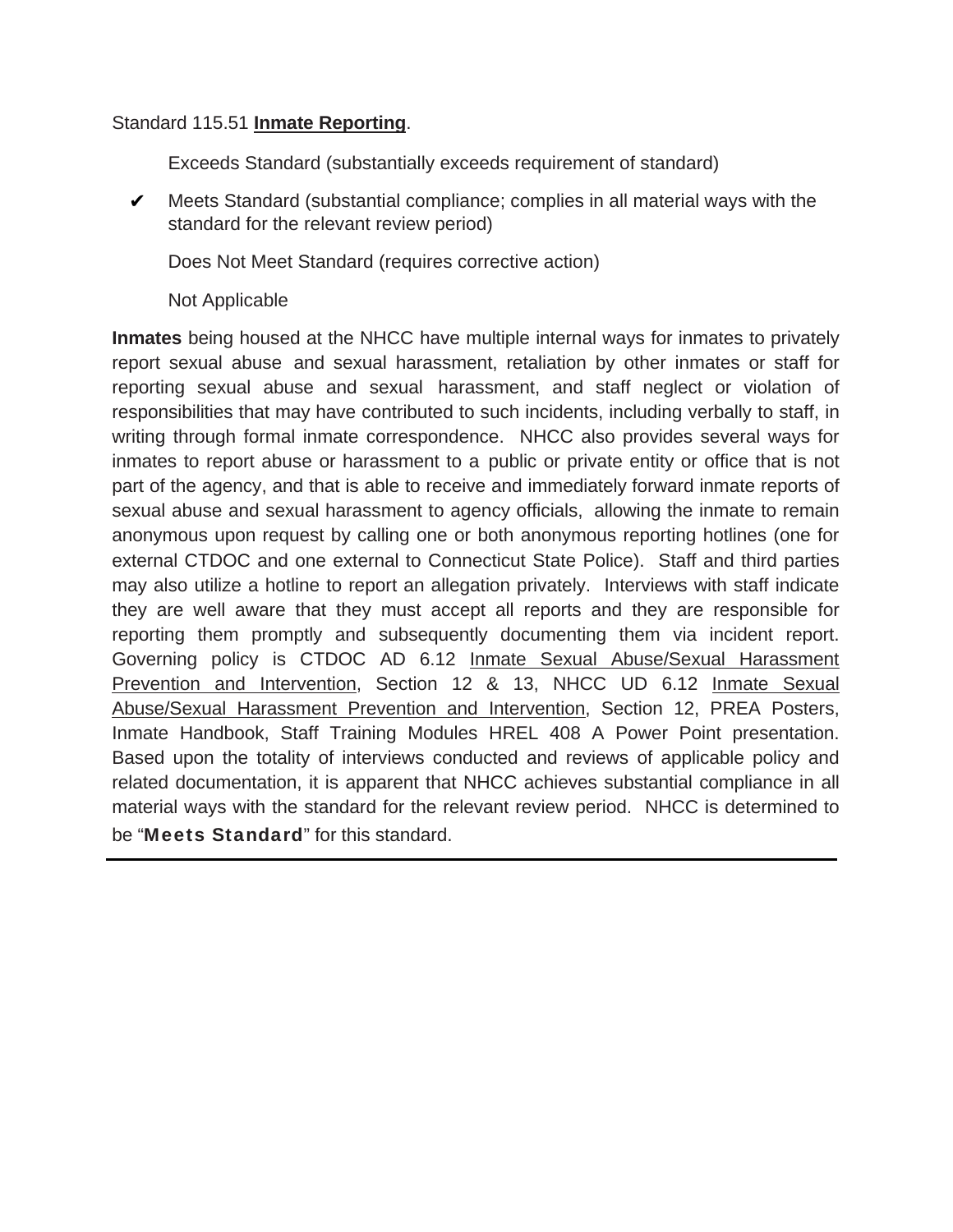## **Standard 115.52 Exhaustion Of Administrative Remedies.**

Exceeds Standard (substantially exceeds requirement of standard)

Meets Standard (substantial compliance; complies in all material ways with the standard for the relevant review period)

Does Not Meet Standard (requires corrective action)

Not Applicable  $\checkmark$ 

NHCC is exempt from this standard as their Grievance Policy specifically excludes PREA incidents from the grievance procedure. Governing policy is CTDOC AD 9.6 Inmate Administrative Remedies, Section 4. NHCC is determined to be "Not Applicable" with this standard.

## **Standard 115.53 Inmate Access To Outside Confidential Support Services**

Exceeds Standard (substantially exceeds requirement of standard)

 $\mathcal V$  Meets Standard (substantial compliance; complies in all material ways with the standard for the relevant review period)

Does Not Meet Standard (requires corrective action)

Not Applicable

NHCC provides inmates with access to outside victim advocates for emotional support services related to sexual abuse. The CTDOC and the Connecticut Sexual Assault Crisis Services (CONNSACS) have each signed an MOU to assure a unified effort to provide inmates with confidential emotional support service related to sexual violence. The NHCC community victim service provider may be one of twelve regional offices that provide for confidential reporting and outside confidential support services to include hospital accompaniment for a Sexual Assault Forensic Exam. NHCC enables reasonable communication between inmates and these organizations and agencies, in as confidential a manner as possible by providing toll free, unmonitored telephonic communication and mailing addresses of those local victim advocacy and rape crisis organizations. CONNSACS also provides, upon request, outside confidential support services to include hospital accompaniment for a Sexual Assault Forensic Exam. Interviews with inmates indicated most were aware of these outside support services. Those that were not aware of this specific agency were still aware that such agencies did exist and could be reached. Governing policy includes CONNSACS MOU, CTDOC AD 6.12, Inmate Sexual Abuse/Sexual Harassment Prevention and Intervention, Section 10, NHCC UD 6.12 Inmate Sexual Abuse/Sexual Harassment Prevention and Intervention, Section 10, PREA Posters, and the Inmate Handbook. CONNSACS staff was unresponsive to attempts by this auditor to interview them or to obtain information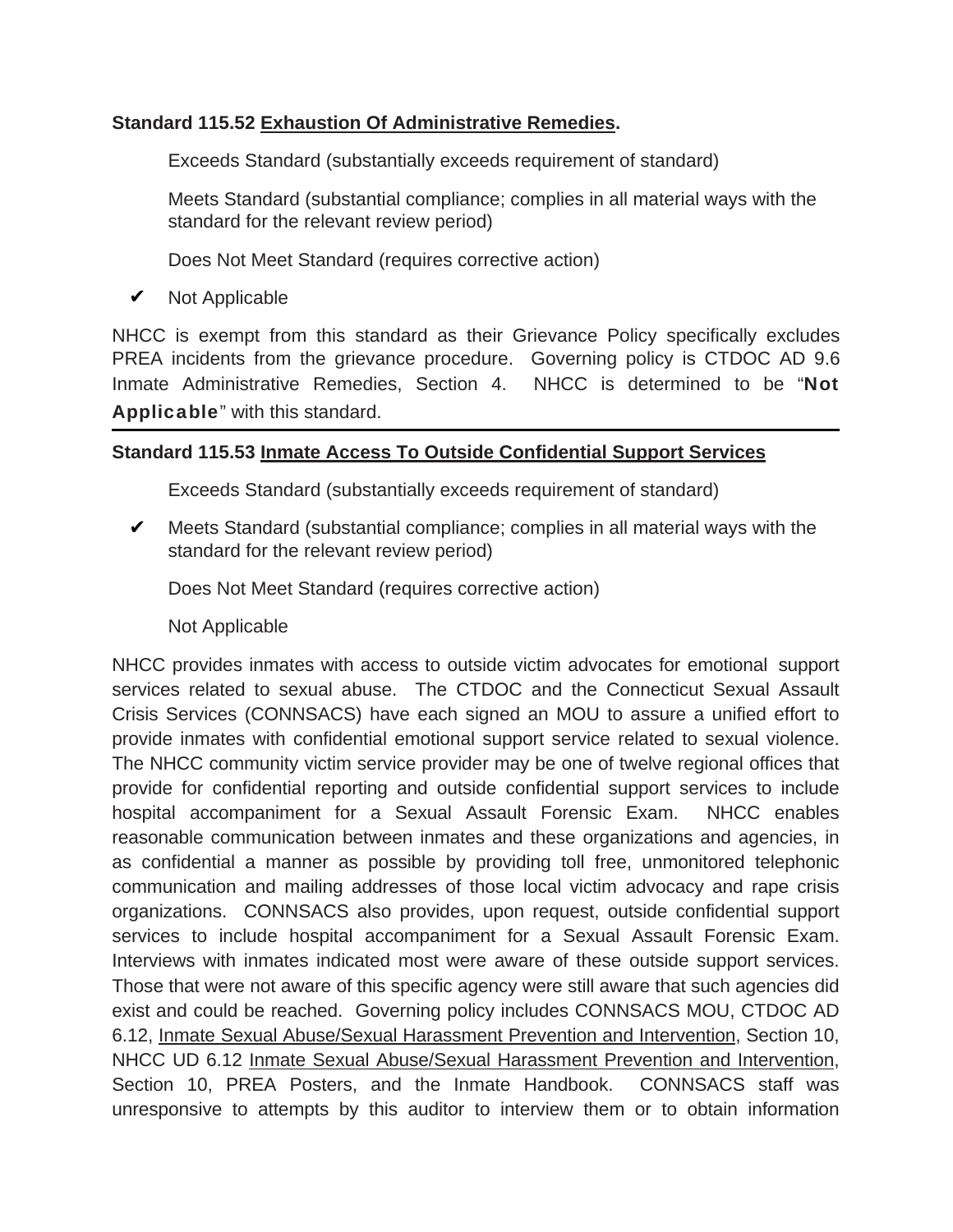pertaining to reports and services. Based upon the totality of interviews conducted and reviews of applicable policy and related documentation, it is apparent that NHCC achieves substantial compliance in all material ways with the standard for the relevant review period. NHCC is determined to be "Meets Standard" for this standard.

## Standard 115.54 **Third-Party Reporting**.

Exceeds Standard (substantially exceeds requirement of standard)

Meets Standard (substantial compliance; complies in all material ways with the standard for the relevant review period)  $\checkmark$ 

Does Not Meet Standard (requires corrective action)

Not Applicable

CTDOC and NHCC provide a PREA Hotline toll free at 770-743-7783 for third party reports of sexual abuse and harassment, said number being posted and available on the CTDOC website (**http://www.ct.gov/doc/cwp/view.asp?a=1502&Q=557868** ). Most inmates interviewed indicated an awareness of third party reporting ability and hotline numbers (Internal toll free CTDOC hotline \*9222# and External toll free CTCSP hotline \*9333#). These numbers are also published in the Inmate Handbook as well as posters throughout the facility in all inmate access areas. Based upon the totality of interviews conducted and reviews of applicable policy and related documentation, it is apparent that NHCC achieves substantial compliance in all material ways with the standard for the relevant review period. NHCC is determined to be "Meets Standard" for this standard.

## **Standard 115.61 Staff And Agency Reporting Duties.**

Exceeds Standard (substantially exceeds requirement of standard)

 $\mathcal V$  Meets Standard (substantial compliance; complies in all material ways with the standard for the relevant review period)

Does Not Meet Standard (requires corrective action)

## Not Applicable

NHCC requires all staff to report immediately and according to agency policy any knowledge, suspicion, or information regarding an incident of sexual abuse or sexual harassment that occurred in a facility, whether or not it is part of the agency; retaliation against inmates or staff who reported such an incident; and any staff neglect or violation of responsibilities that may have contributed to an incident or retaliation. Governing policy is CTDOC AD 6.12 Inmate Sexual Abuse/Sexual Harassment Prevention and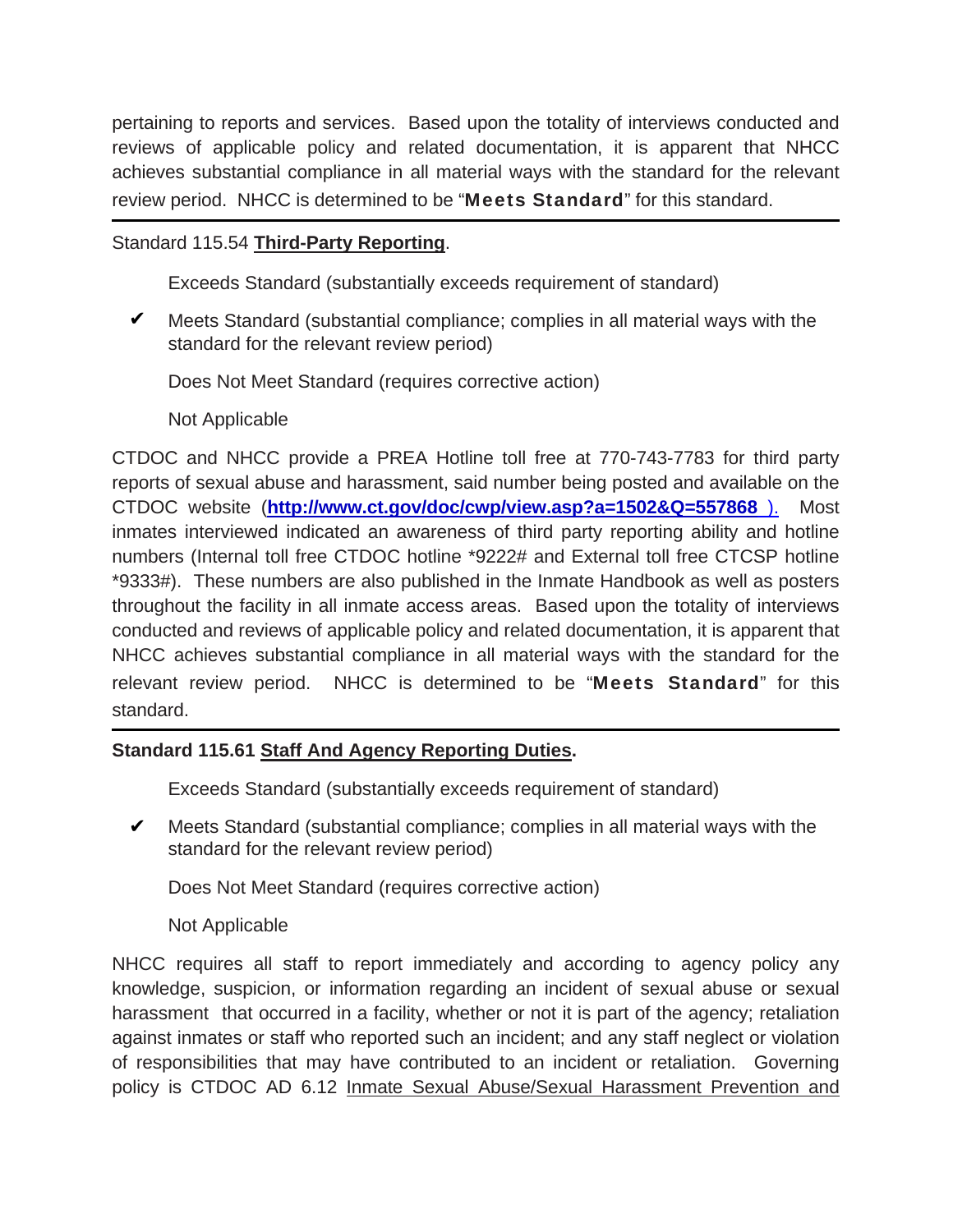Intervention, Section 13, NHCC UD 6.12 Inmate Sexual Abuse/Sexual Harassment Prevention and Intervention, Section 13, Staff Training Modules HREL 408 A Power Point presentation, various PREA Roll Call memos. Staffs are also prohibited from revealing any information related to a sexual abuse report to anyone other than to the extent necessary, as specified in applicable directives, to make treatment, investigation, and other security and management decisions. The obligation of medical and mental health practitioners to report sexual abuse and to inform inmates of the practitioner's duty to report, and the limitations of confidentiality, at the initiation of services is incorporated in CTDOC AD 6.12, Inmate Sexual Abuse/Sexual Harassment Prevention and Intervention, Section 13, subsection c, "Medical Staff Action", NHCC UD 6.12 Inmate Sexual Abuse/Sexual Harassment Prevention and Intervention, Section 13 . subsection c, "Medical Staff Action", University of Connecticut Health Center Policy, "B 5.01, "Response To Sexual Abuse". NHCC does not accept inmates under the age of 18. NHCC reports all allegations of sexual abuse and sexual harassment, including third party and anonymous reports, to the CTDOC PREA unit for investigation as mandated by CTDOC AD 6.12, Inmate Sexual Abuse/Sexual Harassment Prevention and Intervention, Section 16, "Investigation of Sexual Abuse/Sexual Harassment", and Section 23, "Reporting"; NHCC UD 6.12, Inmate Sexual Abuse/Sexual Harassment Prevention and Intervention, Section 16, "Investigation of Sexual Abuse/Sexual Harassment" and Section 23, "Reporting". Based upon the totality of interviews conducted and reviews of applicable policy and related documentation, it is apparent that NHCC achieves substantial compliance in all material ways with the standard for the relevant review period. NHCC is determined to be "Meets Standard" for this standard.

## **Standard 115.62 Agency Protection Duties.**

Exceeds Standard (substantially exceeds requirement of standard)

 $\mathcal V$  Meets Standard (substantial compliance; complies in all material ways with the standard for the relevant review period)

Does Not Meet Standard (requires corrective action)

Not Applicable

Governing policy includes CTDOC AD 6.12 "Inmate Sexual Abuse/Sexual Harassment Prevention and Intervention", Section 11; CTDOC AD 9.3 "Inmate Admissions, Transfers and Discharges", Section 5-J; CTDOC AD 6.6 Reporting of Incidents, Section 5-S, NHCC UD 6.12 "Inmate Sexual Abuse/Sexual Harassment Prevention and Intervention", Section 11, NHCC UD 9.3 "Inmate Admissions, Transfers and Discharges", Section 5-J; NHCC PN1.13 PREA Policy; Form HR001, P4, Section 3, Staff Training Modules HREL 408 A Power Point presentation, various PREA Roll Call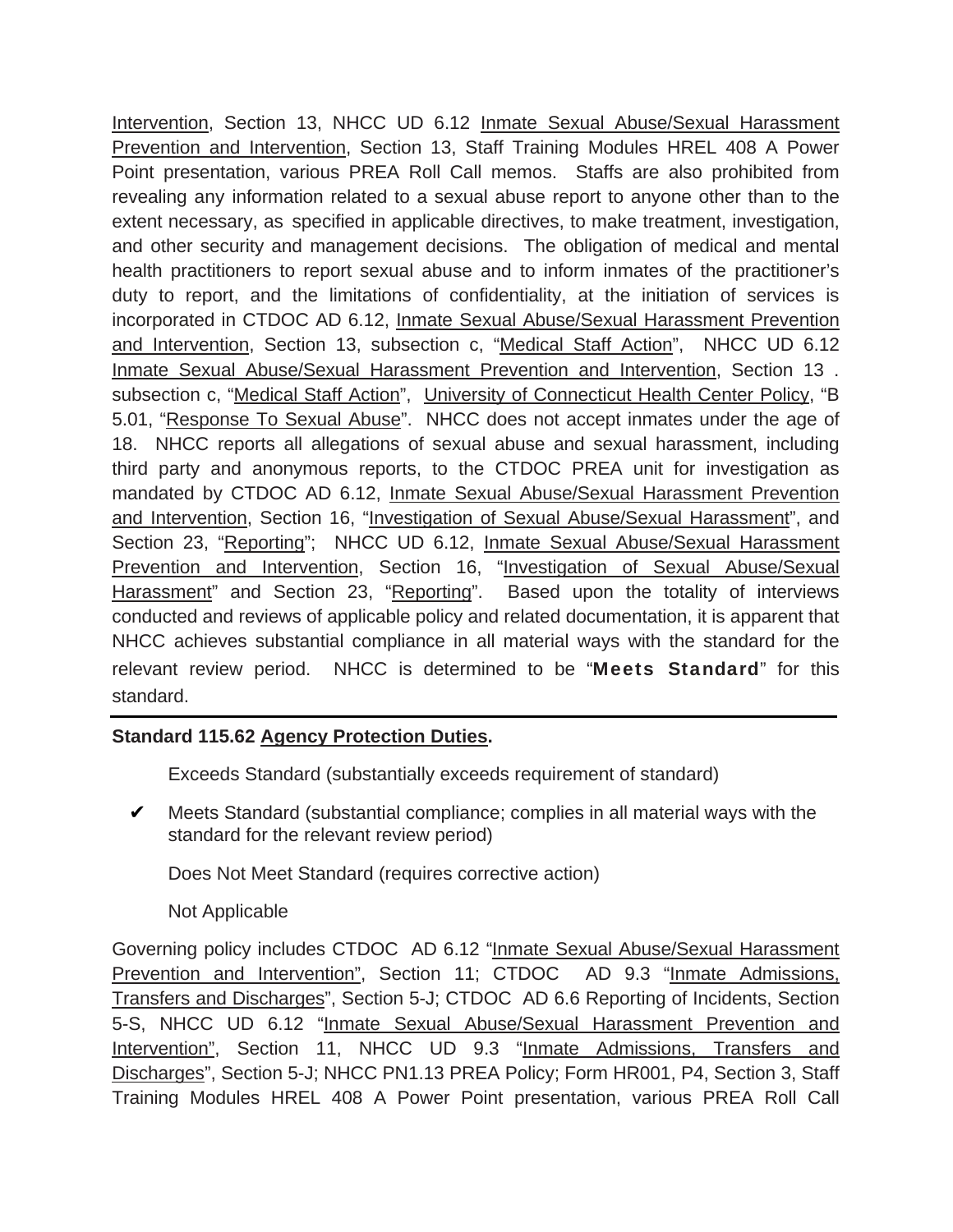memos. All staffs are required to take immediate action to protect any inmate(s), which they determine to be at substantial risk of imminent sexual abuse. Interviews with employees demonstrated they are familiar with their required actions and obligation to keep inmates safe. At NHCC, there have been no incidents requiring staff to exercise their obligations under this standard. Based upon the totality of interviews conducted and reviews of applicable policy and related documentation, it is apparent that NHCC achieves substantial compliance in all material ways with the standard for the relevant review period. NHCC is determined to be "Meets Standard" for this standard.

## **Standard 115.63 Reporting To Other Confinement Facilities.**

Exceeds Standard (substantially exceeds requirement of standard)

 $\mathcal V$  Meets Standard (substantial compliance; complies in all material ways with the standard for the relevant review period)

Does Not Meet Standard (requires corrective action)

### Not Applicable

Governing policy includes, CTDOC AD 6.12 "Inmate Sexual Abuse/Sexual Harassment Prevention and Intervention", Section 13, NHCC UD 6.12 "Inmate Sexual Abuse/Sexual Harassment Prevention and Intervention"; CTDOC "Memo To All Staff, Reporting to Other Confinement Facilities". CTDOC had an agency wide policy in place that required clarification, said clarification delivered via the afore-mentioned memo. The policy at NHCC is consistent with both the clarification memo and PREA Standard 115.63. Should an inmate allege that he was sexually abused while confined at another facility, the Warden NHCC will notify the head of the facility or appropriate office of the agency where the alleged abuse occurred immediately upon receiving the report. The Warden will document that notification via incident report. In the event that the Warden of NHCC is notified of such an allegation being made regarding an incident at the NHCC, that allegation shall be investigated without delay. There were no incidents requiring such notification during the reporting period. Based upon the totality of interviews conducted and reviews of applicable policy and related documentation, it is apparent that NHCC achieves substantial compliance in all material ways with the standard for the relevant review period. NHCC is determined to be "Meets Standard" for this standard.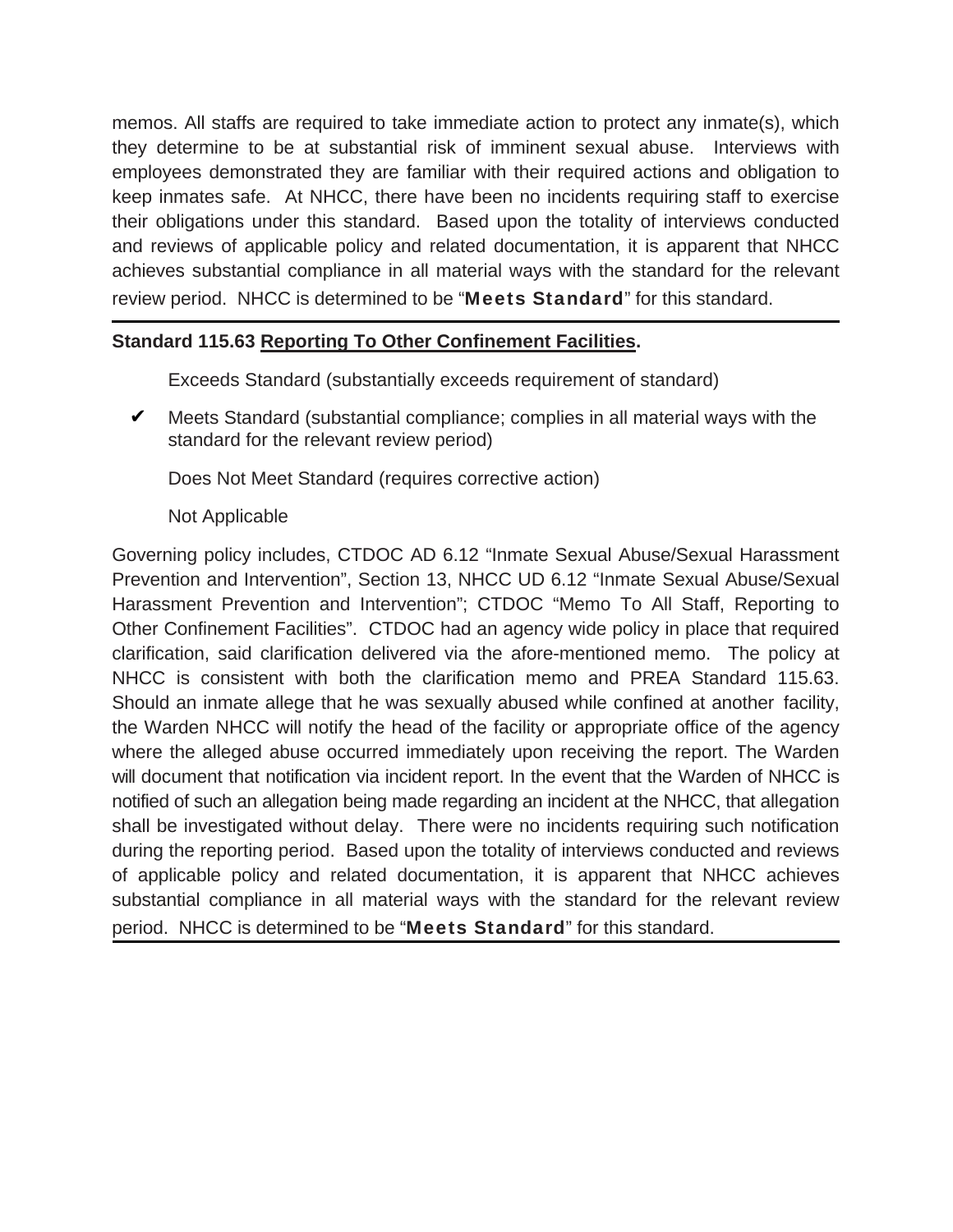## **Standard 115.64 Staff First Responder Duties.**

Exceeds Standard (substantially exceeds requirement of standard)

 $\mathcal V$  Meets Standard (substantial compliance; complies in all material ways with the standard for the relevant review period)

Does Not Meet Standard (requires corrective action)

Not Applicable

Governing policy includes, CTDOC AD 6.12 Inmate Sexual Abuse/Sexual Harassment Prevention and Intervention, Section 13, NHCC UD 6.12 Inmate Sexual Abuse/Sexual Harassment Prevention and Intervention, Section 13, Training Modules HREL 408 A Power Point presentation, various PREA Roll Call memos. Staff first responders for allegations of sexual abuse are trained to meet the following mandates: upon learning of an allegation that an inmate was sexually abused, the first security staff member to respond to the report shall be required to: separate the alleged victim and abuser; preserve and protect any crime scene until appropriate steps can be taken to collect any evidence; if the abuse occurred within a time period that still allows for the collection of physical evidence, request that the alleged victim not take any actions that could destroy physical evidence, including, as appropriate, washing, brushing teeth, changing clothes, urinating, defecating, smoking, drinking, or eating. If the first staff responder is not a security staff member, the responder shall be required to request that the alleged victim not take any actions that could destroy physical evidence, and then notify security staff. The number of allegations that an inmate was sexually abused that were first reported to a non-custody staff person was eight. In all of those instances, the noncustody staff person notified a custody staff immediately. None of the reports alleged an occurrence within the past seventy-two hours. Nevertheless, those inmates were offered support services and follow-up treatment. Based upon the totality of interviews conducted and reviews of applicable policy and related documentation, it is apparent that NHCC achieves substantial compliance in all material ways with the standard for the relevant review period. NHCC is determined to be "Meets Standard" for this standard.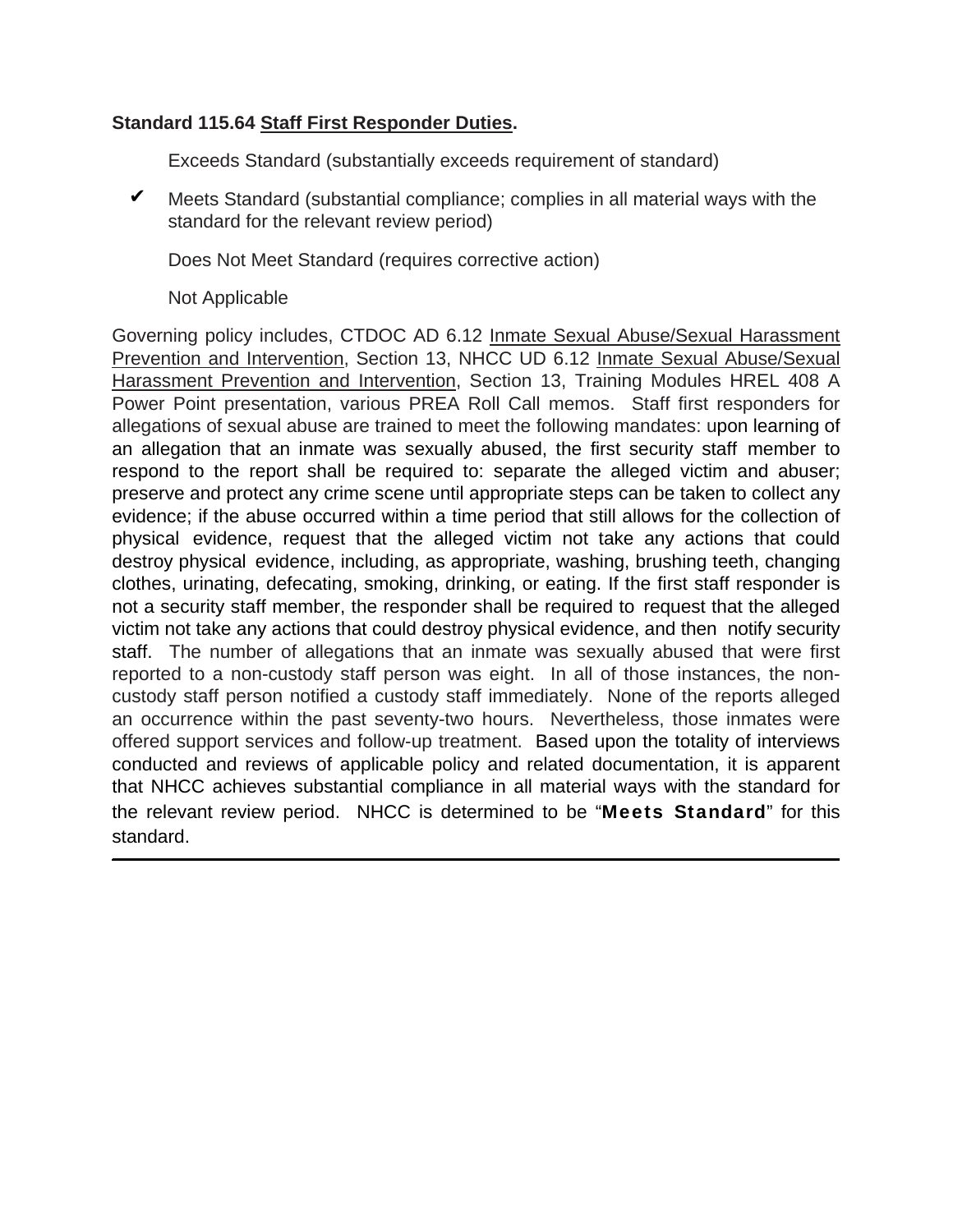## **Standard 115.65 Coordinated Response.**

Exceeds Standard (substantially exceeds requirement of standard)

 $\mathcal V$  Meets Standard (substantial compliance; complies in all material ways with the standard for the relevant review period)

Does Not Meet Standard (requires corrective action)

Not Applicable

NHCC has developed a written institutional plan to coordinate actions taken in response to an incident of sexual abuse, among staff first responders, medical and mental health practitioners, investigators, and facility leadership. Governing policy includes, CTDOC AD 6.12 "Inmate Sexual Abuse/Sexual Harassment Prevention and Intervention",, Section 13, NHCC UD 6.12 "Inmate Sexual Abuse/Sexual Harassment Prevention and Intervention",, Section 13, Training Modules HREL 408 A Power Point presentation, various PREA Roll Call memos, PN1.13, Attachment A, "NHCC PREA Staff Responsibilities and Procedures When Reporting Allegations of Sexual Abuse". CTDOC's written policy dictates and coordinates the actions to be taken by first responders, supervisory staff, medical and mental health staff, and investigators in response to an incident of sexual abuse. All staff interviewed indicated an awareness of their responsibilities in order to produce a coordinated response for sexual assaults. Based upon the totality of interviews conducted and reviews of applicable policy and related documentation, it is apparent that NHCC achieves substantial compliance in all material ways with the standard for the relevant review period. NHCC is determined to be "Meets Standard" for this standard.

## Standard 115.66 **Preservation Of Ability To Protect Inmates From Contact With Abusers**.

Exceeds Standard (substantially exceeds requirement of standard)

Meets Standard (substantial compliance; complies in all material ways with the standard for the relevant review period)  $\checkmark$ 

Does Not Meet Standard (requires corrective action)

Not Applicable

NHCC collective bargaining activities are negotiated at the Agency level. There are no current agreements that limit the agency's ability to remove alleged staff sexual abusers from contact with any inmates pending the outcome of an investigation or of a determination of whether and to what extent discipline is warranted. There have not been any collective bargaining agreements entered into since August 20, 2012. Based upon the totality of interviews conducted and reviews of applicable policy and related documentation, it is apparent that NHCC achieves substantial compliance in all material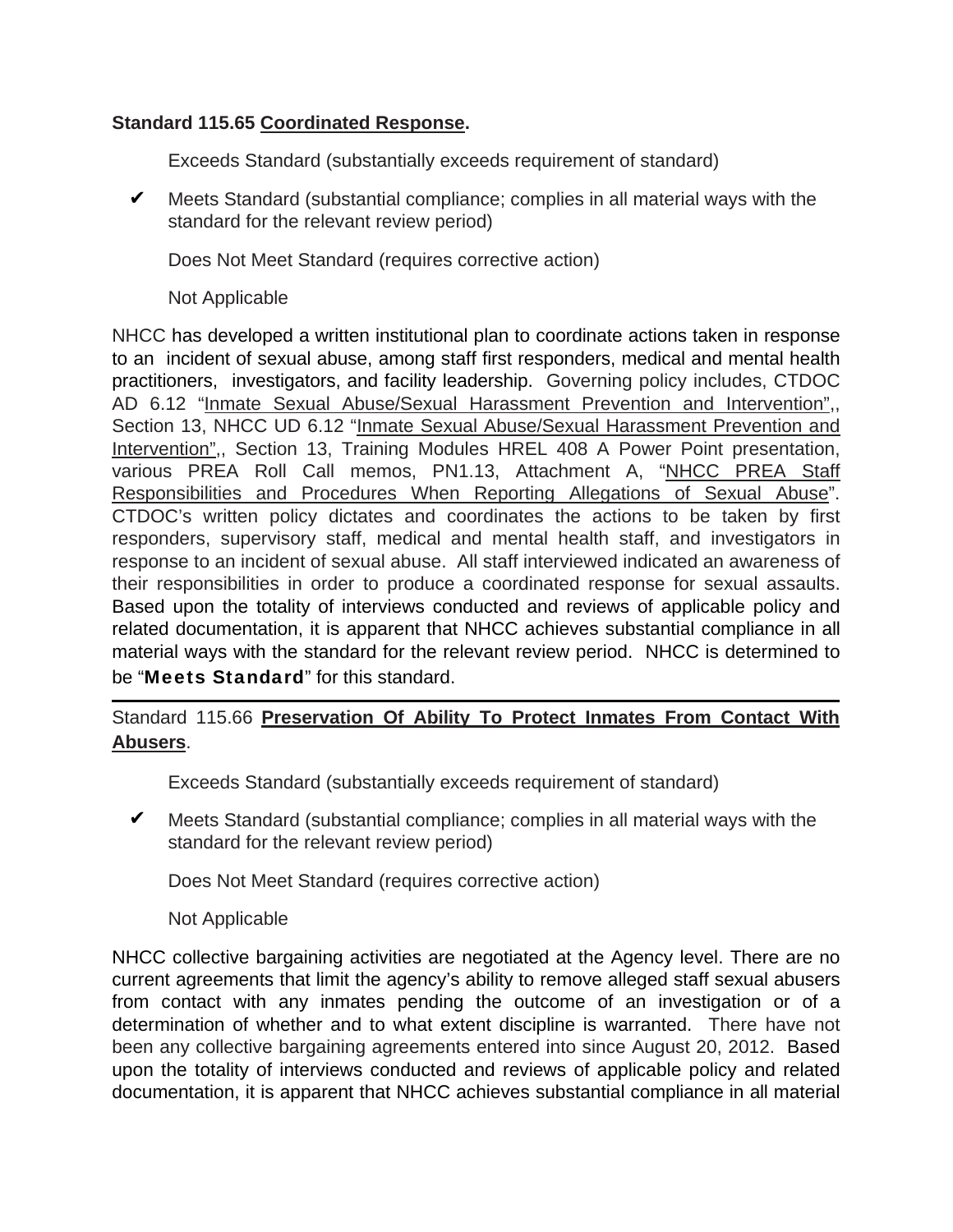ways with the standard for the relevant review period. NHCC is determined to be "Meets Standard" for this standard.

## **Standard 115.67 Agency Protection Against Retaliation.**

Exceeds Standard (substantially exceeds requirement of standard)

 $\mathcal V$  Meets Standard (substantial compliance; complies in all material ways with the standard for the relevant review period)

Does Not Meet Standard (requires corrective action)

### Not Applicable

The agency shall establish a policy to protect all inmates and staff who report sexual abuse or sexual harassment or cooperate with sexual abuse or sexual harassment investigations from retaliation by other inmates or staff, and shall designate which staff members or departments are charged with monitoring retaliation. Governing policy includes, CTDOC AD 6.12 Inmate Sexual Abuse/Sexual Harassment Prevention and Intervention, Section 18, NHCC UD 6.12 Inmate Sexual Abuse/Sexual Harassment Prevention and Intervention, Section 18, Training Modules HREL 408 A Power Point presentation, various PREA Roll Call memos. The agency has a policy prohibiting any retaliation against any inmate or staff member who reports sexual abuse or sexual harassment, or who cooperates with an investigation into a sexual abuse or sexual harassment allegation. The facility PREA Compliance Manager monitors for possible retaliation within the facility and reports to the Agency PREA Coordinator any violations of this policy. Monitoring includes coordination between the PREA Coordinator and Inmate Discipline Investigators, Intelligence Officers, Phone Monitors and assigned Counselor for inmates and Supervisors, Post Rosters, and access to training for staff members. Monitoring is not limited in duration other than by necessity. Based upon the totality of interviews conducted and reviews of applicable policy and related documentation, it is apparent that NHCC achieves substantial compliance in all material ways with the standard for the relevant review period. NHCC is determined to be "Meets Standard" for this standard.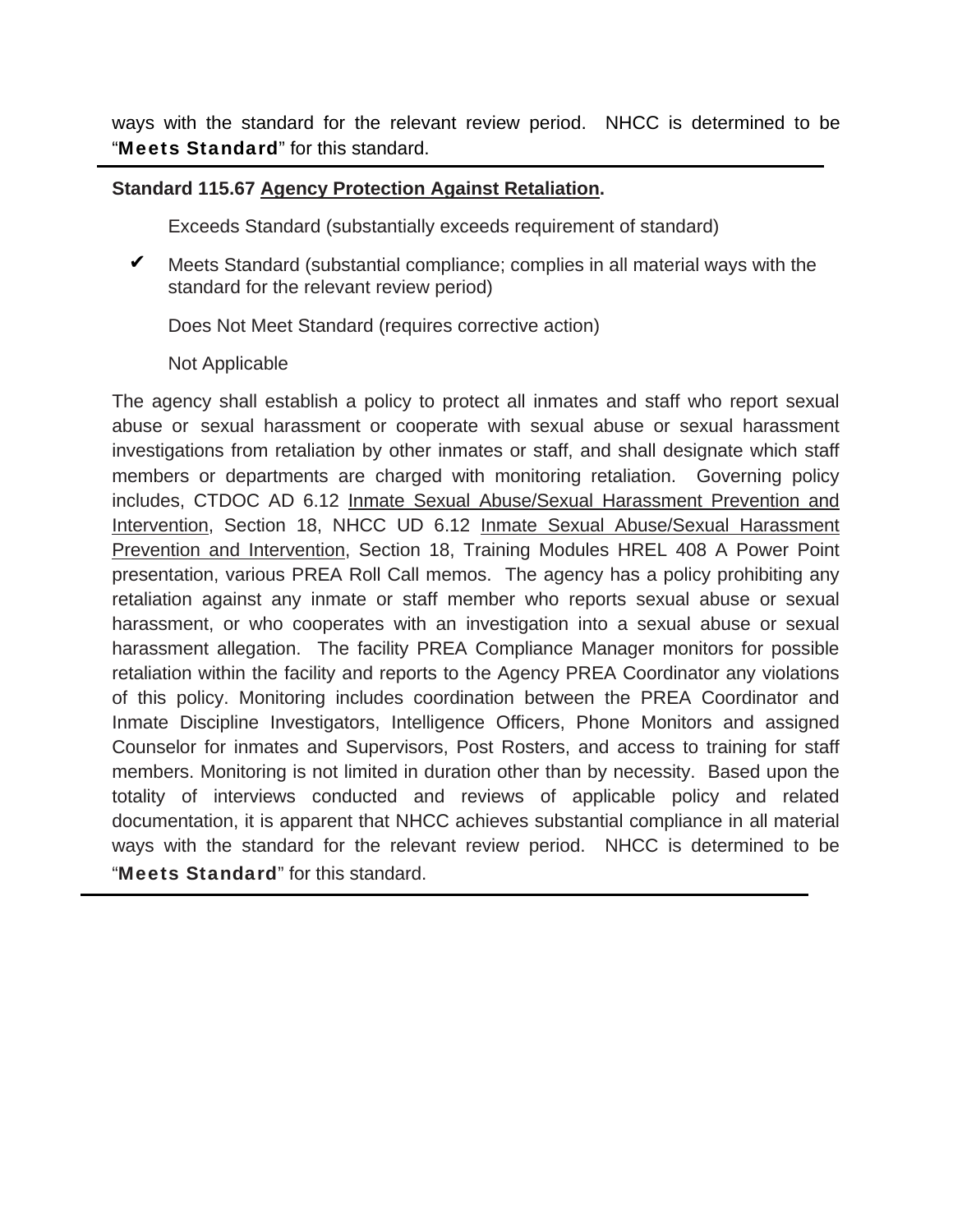## **Standard 115.68 Post-Allegation Protective Custody.**

Exceeds Standard (substantially exceeds requirement of standard)

 $\mathcal V$  Meets Standard (substantial compliance; complies in all material ways with the standard for the relevant review period)

Does Not Meet Standard (requires corrective action)

Not Applicable

Governing policy includes, CTDOC AD 6.12 "Inmate Sexual Abuse/Sexual Harassment Prevention and Intervention", Section 111, NHCC UD 6.12 "Inmate Sexual Abuse/Sexual Harassment Prevention and Intervention",, Section 11, Training Modules HREL 408 A Power Point presentation, various PREA Roll Call memos. The agency prohibits the involuntary placement into segregated housing for inmates who allege to have suffered sexual abuse unless no other alternative housing is available to the extent necessary to protect the inmate from likely abusers. Furthermore, the policy states that if the facility cannot perform such an alternative housing assignment, that the involuntary housing shall not exceed thirty days during which time the inmate shall have access to programs, privileges, education and work opportunities. At NHCC, there have been two incidents involving use of Involuntary Protective Housing, both for less than twenty-four hours duration. Both inmates were released within twenty-four hours to alternative housing assignments. NHCC is determined to be "Meets Standard" for this standard.

## **Standard 115.71 Criminal And Administrative Agency Investigations.**

Exceeds Standard (substantially exceeds requirement of standard)

 $\mathcal V$  Meets Standard (substantial compliance; complies in all material ways with the standard for the relevant review period)

Does Not Meet Standard (requires corrective action)

Not Applicable

Governing policy includes, CTDOC AD 1.10 "Investigations". The agency policy states that upon receipt or discovery of an allegation or sexual abuse incident, at a minimum, a supervisor shall promptly review direct and circumstantial evidence, interview all alleged victims or suspected perpetrators, and report the matter to the Connecticut State Police to determine the necessity of a criminal investigation including third-party and anonymous reports. The agency PREA investigators have received specialized training presented by Tim Bambord, NP and Nicole Anchor, Legal Counsel for CTDOC and Kim Weir, Director of Security for CTDOC entitled, "Investigating Sexual Abuse in Confinement" which included evidence preservation, reporting, and handling incidents of sexual abuse. Furthermore, the agency policy requires that all reports be retained for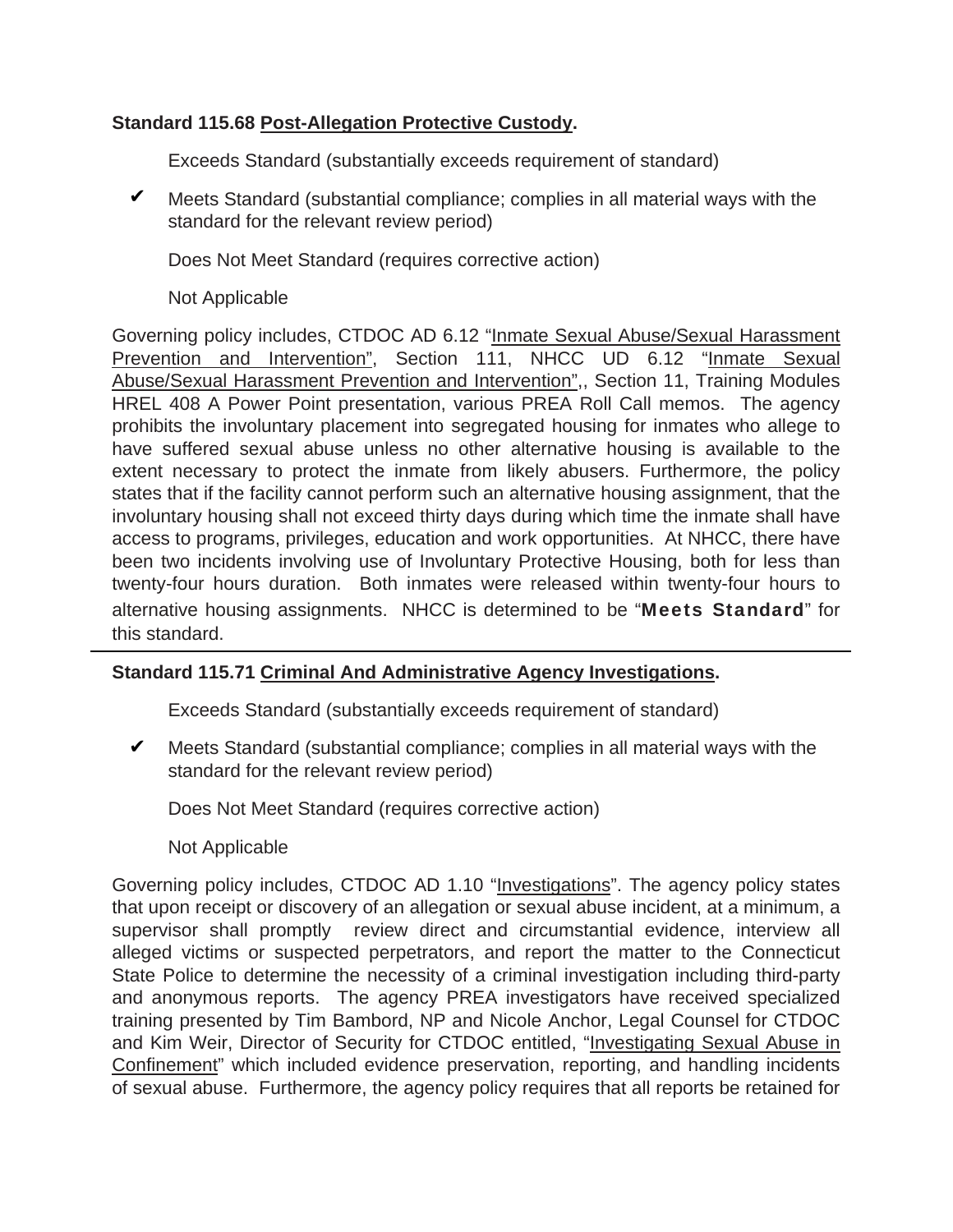as long as the alleged abuser is incarcerated or employed by the agency, plus five years. Based upon interviews with staff, investigators and administrators as well as review of pertinent policies and cases, NHCC is determined to be "Meets Standard" for this standard.

## **Standard 115.72 Evidentiary Standards For Administrative Investigations.**

Exceeds Standard (substantially exceeds requirement of standard)

 $\mathcal V$  Meets Standard (substantial compliance; complies in all material ways with the standard for the relevant review period)

Does Not Meet Standard (requires corrective action)

Not Applicable

Governing policy includes, CTDOC AD 1.10 "Investigations". Agency policy requires no standard higher than a preponderance of the evidence as the standard of proof in determining whether allegations of abuse or harassment are substantiated. Interviews with agency investigators demonstrated their awareness of this policy. NHCC is determined to be "Meets Standard" for this standard.

## **Standard 115.73 Reporting To Inmates.**

Exceeds Standard (substantially exceeds requirement of standard)

Meets Standard (substantial compliance; complies in all material ways with the standard for the relevant review period)  $\checkmark$ 

Does Not Meet Standard (requires corrective action)

Not Applicable

Governing policies are CTDOC AD 1.10 Investigations, Section 8, g; CTDOC AD 6.12 "Inmate Sexual Abuse/Sexual Harassment Prevention and Intervention", Section 17; NHCC UD 6.12 "Inmate Sexual Abuse/Sexual Harassment Prevention and Intervention", Section 17. NHCC and CTDOC policy meets the requirements of this standard. NHCC had thirteen instances; one investigation remains open, twelve investigations were completed and required inmate notification was accomplished to comply with this standard. Sample copies of notification letters were reviewed and found to be acceptable. NHCC is determined to be "Meets Standard" for this standard.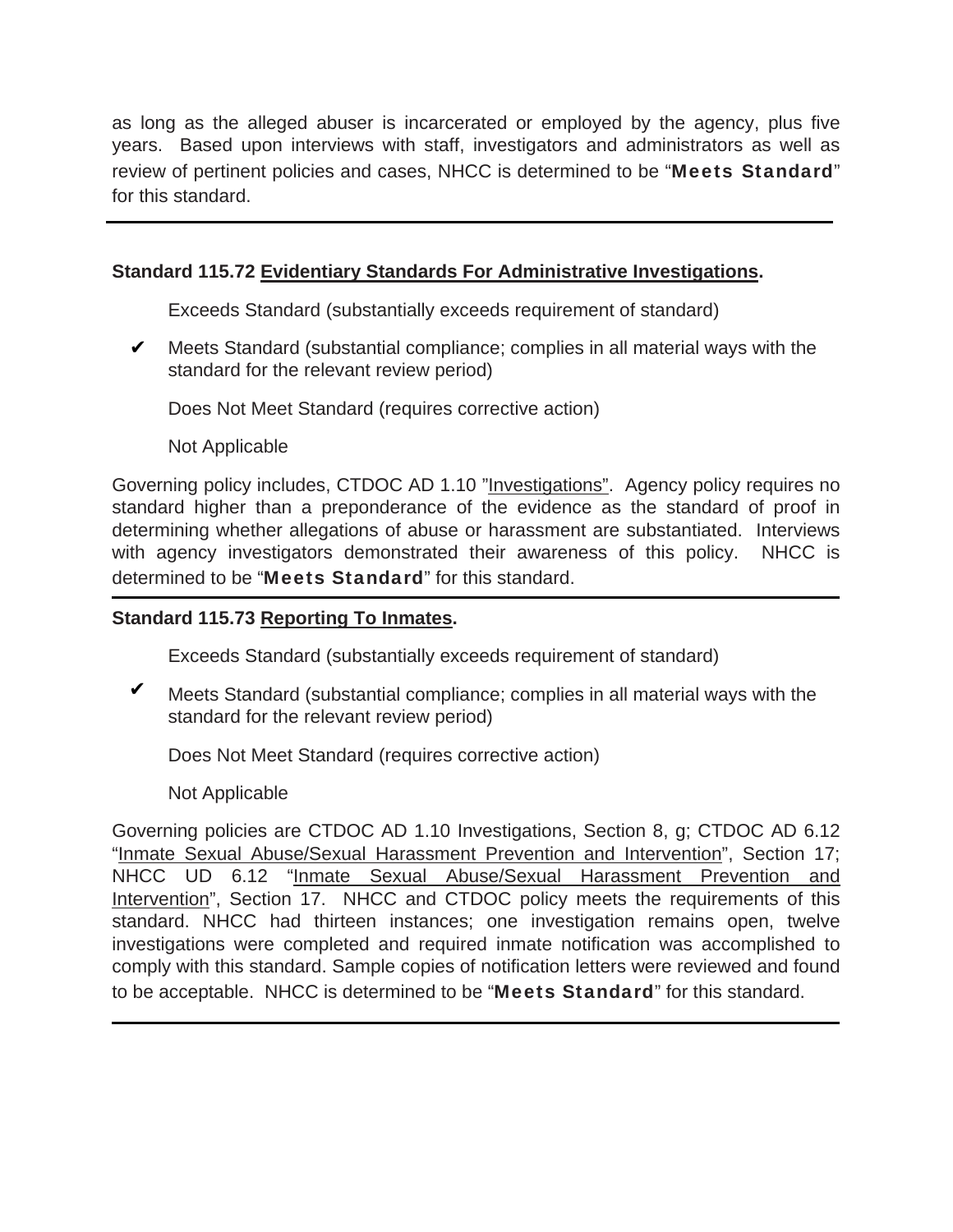## **115.76 Disciplinary Sanctions For Staff.**

Exceeds Standard (substantially exceeds requirement of standard)

 $\mathcal V$  Meets Standard (substantial compliance; complies in all material ways with the standard for the relevant review period)

Does Not Meet Standard (requires corrective action)

Not Applicable

Governing policies are CTDOC AD 6.12 "Inmate Sexual Abuse/Sexual Harassment Prevention and Intervention", Section 21; CTDOC AD 2.6 Employee Discipline; CTDOC AD 2.17 "Employee Conduct", Section 6; NHCC UD 6.12 "Inmate Sexual Abuse/Sexual Harassment Prevention and Intervention", Section 21; All standard requirements are embodied with these policies. There were no staff related allegations during the reporting period. NHCC is determined to be "Meets Standard" for this standard.

## **Standard 115.77 Corrective Action For Contractors And Volunteers.**

Exceeds Standard (substantially exceeds requirement of standard)

 $\mathcal V$  Meets Standard (substantial compliance; complies in all material ways with the standard for the relevant review period)

Does Not Meet Standard (requires corrective action)

## Not Applicable

Governing policies are CTDOC AD 6.12 Inmate Sexual Abuse/Sexual Harassment Prevention and Intervention, Section 21, b; NHCC UD 6.12 Inmate Sexual Abuse/Sexual Harassment Prevention and Intervention, Section 21, b; All standard requirements are embodied with these policies. One volunteer was available for interview. The knowledge of volunteer obligations displayed by this volunteer were impressive and reflected admirably upon the quality of the training that was received at NHCC. There have been no incidents of misconduct or allegations of such against a volunteer or contractor at NHCC. NHCC is determined to be "Meets Standard" for this standard.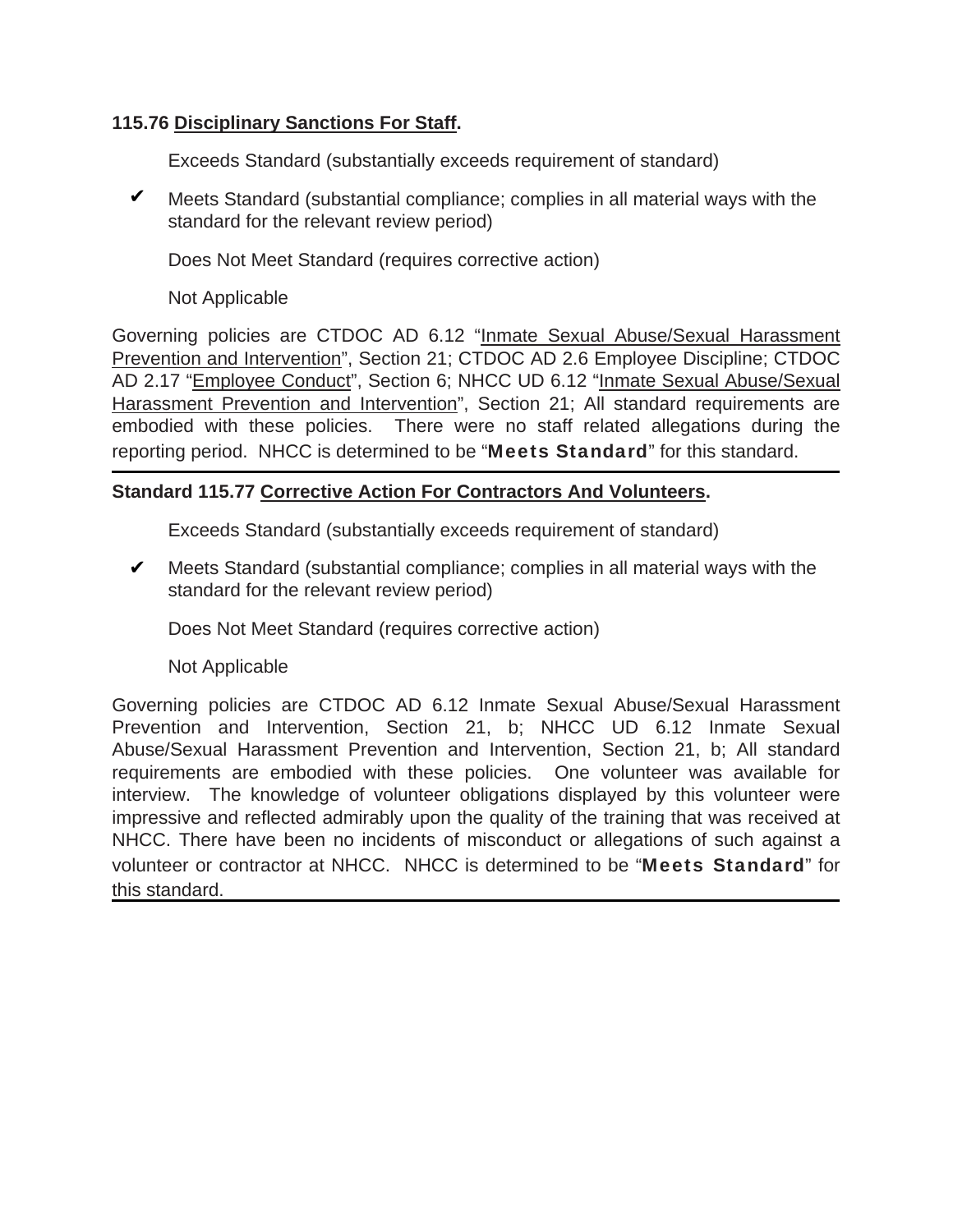## **Standard 115.78 Disciplinary Sanctions For Inmates.**

Exceeds Standard (substantially exceeds requirement of standard)

 $\mathcal V$  Meets Standard (substantial compliance; complies in all material ways with the standard for the relevant review period)

Does Not Meet Standard (requires corrective action)

Not Applicable

CTDOC policy demonstrates compliance with this standard. Governing policies are CTDOC Administrative Directive 6.12 Inmate Sexual Abuse/Sexual Harassment Prevention and Intervention, Section 21, c; NHCC UD 6.12 Inmate Sexual Abuse/Sexual Harassment Prevention and Intervention, Section 21, c; CTDOC Administrative Directive 4.2A, Attachment B; CTDOC Administrative Directive 9.5 Code of Penal Discipline Section 12, bb. The policy lists Sexual Assault as a Class A offense which subjects an inmate to possible sanctions of Punitive Segregation up to 15 days, forfeiture of Good Time (maximum ten days) and/or RREC (maximum 90 days loss of sentence credit) and two other penalties as stipulated under Section 10, e. The NHCC has had no disciplinary sanctions imposed for an inmate engaging in inmate-on-inmate sexual abuse during the reporting period. NHCC is determined to be "Meets" Standard" for this standard.

## **Standard 115.81 Medical And Mental Health Screenings; History Of Sexual Abuse.**

Exceeds Standard (substantially exceeds requirement of standard)

 $\blacktriangledown$  Meets Standard (substantial compliance; complies in all material ways with the standard for the relevant review period)

Does Not Meet Standard (requires corrective action)

Not Applicable

Governing policy is CTDOC Administrative Directive 6.12 Inmate Sexual Abuse/Sexual Harassment Prevention and Intervention; CTDOC Administrative Directive 8.5 Mental Health Services, Section 4; NHCC UD 6.12 Inmate Sexual Abuse/Sexual Harassment Prevention and Intervention; Policy indicates inmates are offered a follow-up meeting with medical or mental health staff within 14 days if they disclose prior sexual victimization or perpetration during risk screening. Sixteen inmates in the past 12 months at NHCC indicated during the Behavior/Mental Health Screening a history of sexual-victimization. Documentation indicates those inmates were offered continued counseling services to which all of the inmates declined. This information is being shared for the purpose of housing, programming, and work assignments, thus allowing this standard to be met. NHCC is determined to be "Meets Standard" for this standard.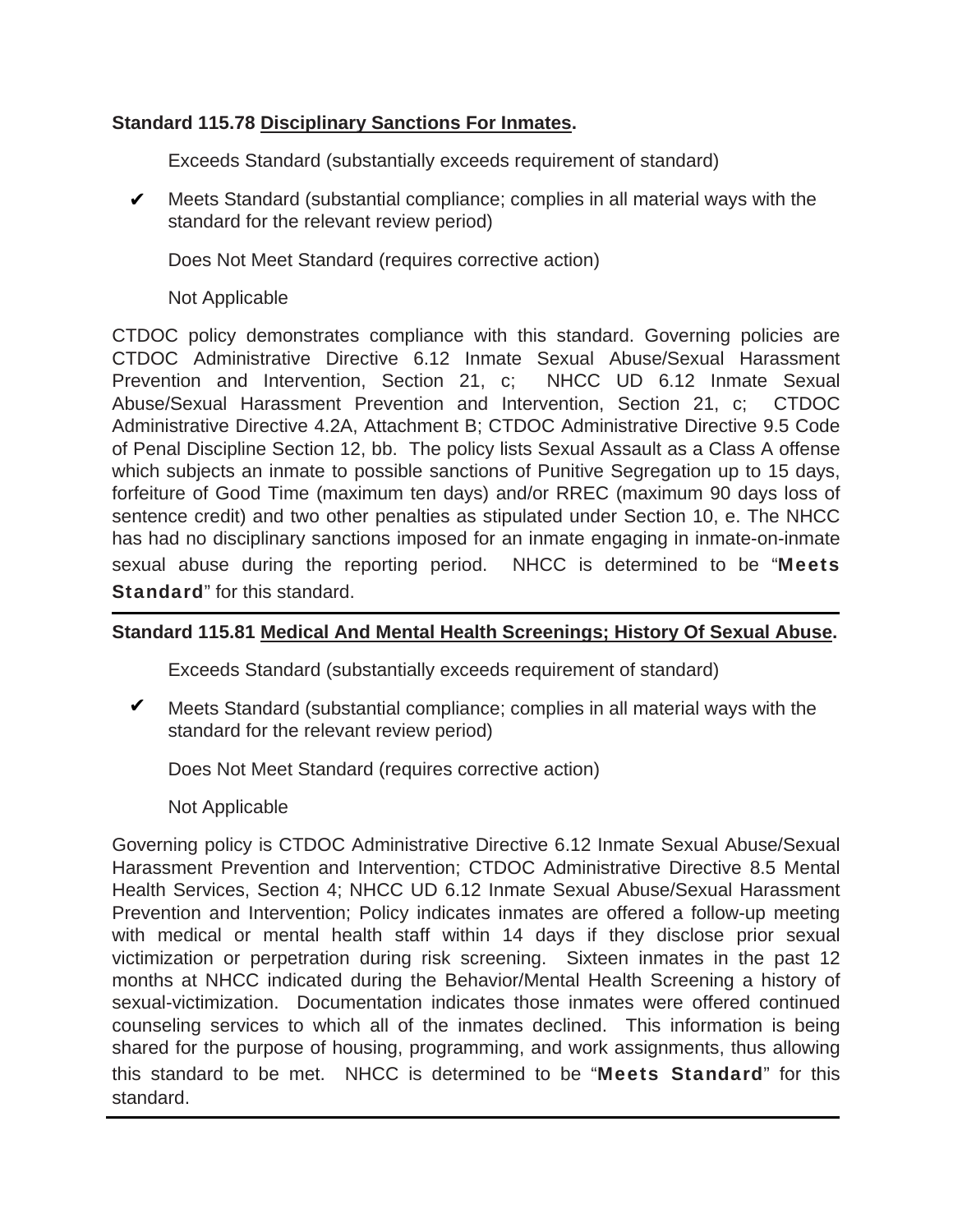## **Standard 115.82 Access To Emergency Medical And Mental Health Services.**

Exceeds Standard (substantially exceeds requirement of standard)

 $\mathcal V$  Meets Standard (substantial compliance; complies in all material ways with the standard for the relevant review period)

Does Not Meet Standard (requires corrective action)

Not Applicable

Governing policy CTDOC Administrative Directive 6.12 Inmate Sexual Abuse/Sexual Harassment Prevention and Intervention; NHCC UD 6.12 Inmate Sexual Abuse/Sexual Harassment Prevention and Intervention; all of which state that treatment services relative to sexual abuse shall be provided to the victim without financial cost regardless of whether the victim cooperates with the subsequent investigation or not. Interviews with both employees and inmates confirm compliance with this standard. There were no instances of inmates requiring these services during the reporting period. NHCC is determined to be "Meets Standard" for this standard.

## **Standard: 115.83 Ongoing Medical And Mental Health Care For Sexual Abuse Victims And Abusers.**

Exceeds Standard (substantially exceeds requirement of standard)

 $\mathcal V$  Meets Standard (substantial compliance; complies in all material ways with the standard for the relevant review period)

Does Not Meet Standard (requires corrective action)

## Not Applicable

CTDOC policy is compliant with this standard; governing policy is CTDOC AD 6.12 Inmate Sexual Abuse/Sexual Harassment Prevention and Intervention Section 13,c and Section 4 and NHCC UD 6.12 Inmate Sexual Abuse/Sexual Harassment Prevention and Intervention Section 13, c and Section 4. CTDOC has an MOU with the Connecticut Sexual Assault Crises Services (CONNSACS) to provide offenders with confidential victim advocacy and emotional support services related to sexual violence. 115.83 d. & e. do not apply to NHCC as only male inmates are housed there. CTDOC dictates all medical and mental health services related to sexual abuse will be provided at no cost to the inmate. 115.83 h-1 is not applicable as NHCC is a jail. NHCC is determined to be "Meets Standard" for this standard.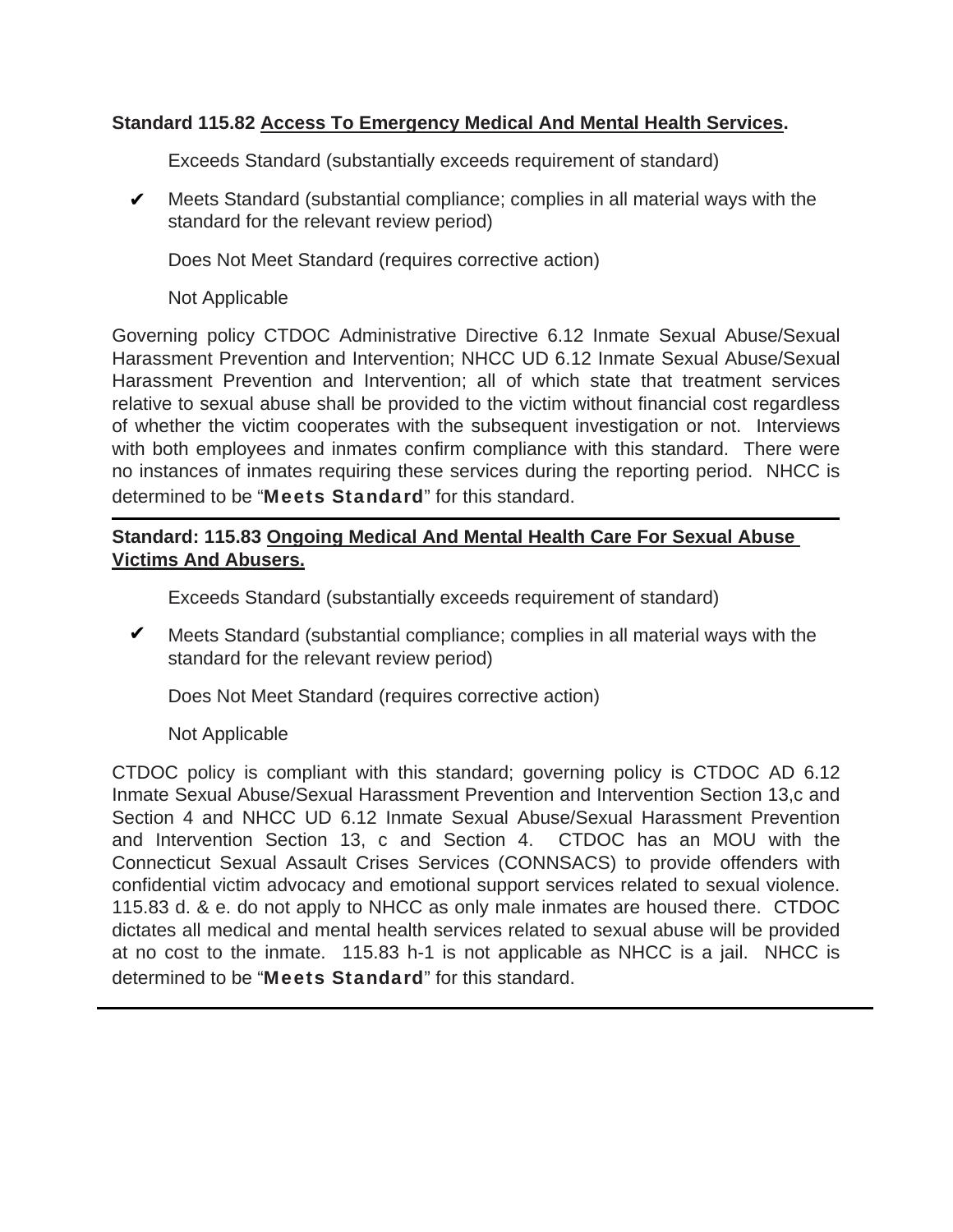## **Standard 115.86 Sexual Abuse Incident Reviews.**

Exceeds Standard (substantially exceeds requirement of standard)

 $\mathcal V$  Meets Standard (substantial compliance; complies in all material ways with the standard for the relevant review period)

Does Not Meet Standard (requires corrective action)

Not Applicable

CTDOC governing policy is CTDOC AD 6.12 Inmate Sexual Abuse/Sexual Harassment Prevention and Intervention Section 22 and NHCC UD 6.12 Inmate Sexual Abuse/Sexual Harassment Prevention and Intervention Section 22 which provides that all sexual abuse incident reviews are conducted by the appropriate staff within 30 days following the completion of an investigation for all allegations determined to be substantiated or unsubstantiated. There were thirteen alleged PREA incidents at the facility during the previous year. One remains open, five were unsubstantiated, and seven were determined to be unfounded. The documentation reviewed by auditors demonstrated the reviewing committee for sexual abuse incident reviews consisted of the NHCC PREA Compliance Manager, PREA Investigator, Medical Staff, and the Warden. The review committee considers all required elements. NHCC is determined to be "Meets Standard" for this standard.

### **Standard 115.87 Data Collection.**

Exceeds Standard (substantially exceeds requirement of standard)

 $\mathcal V$  Meets Standard (substantial compliance; complies in all material ways with the standard for the relevant review period)

Does Not Meet Standard (requires corrective action)

Not Applicable

CTDOC AD 6.12 Inmate Sexual Abuse/Sexual Harassment Prevention and Intervention Section 3-l, Section 23-a and USDOJ SSV-IA are the governing policies, dictating the collection of accurate uniform data for every allegation of sexual abuse at all facilities to include facilities that have contracts for the confinement of CTDOC offenders. The CTDOC provided auditors with documentation demonstrating all appropriate data is being collected. NHCC aggregated data was being combined with CTDOC data, which was not broken down by facility. Discussions at the Agency level as well as inquiries to the PREA Resource Center resulted in the CTDOC revising their posted reports to meet all material requirements for this standard. There had been no previous audits for this posting. DOJ has not made any prior requests for data. The CTDOC PREA Coordinator works closely with the NHCC PREA Compliance Manager to maintain, review, and collect all necessary data; the CTDOC PREA Coordinator stores this data electronically.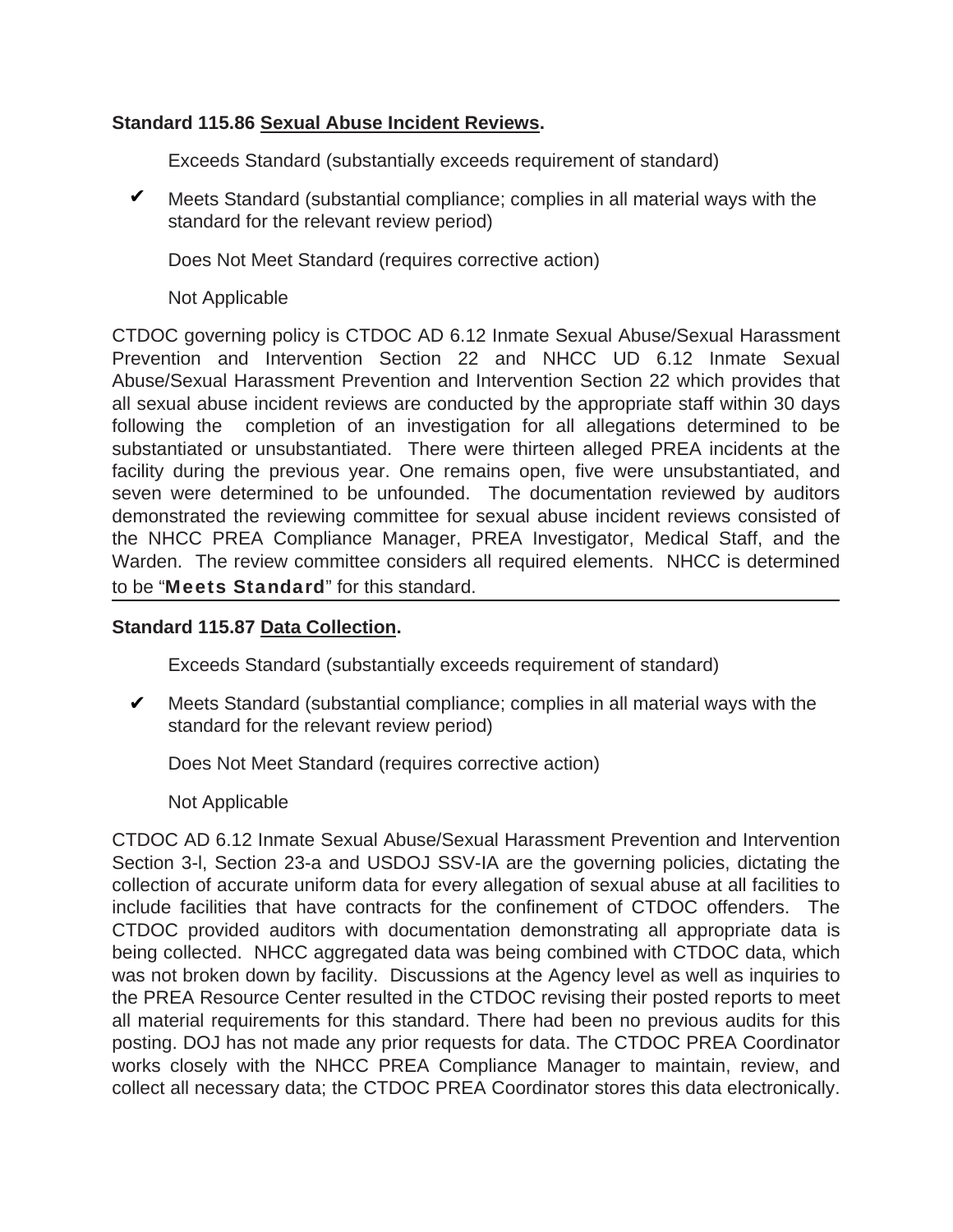Responses during interviews with PREA Coordinator and PREA Compliance Manager are consistent and indicate compliance with standard. NHCC is determined to be "Meets Standard" for this standard.

## **Standard 115.88 Data Review For Corrective Action.**

Exceeds Standard (substantially exceeds requirement of standard)

Meets Standard (substantial compliance; complies in all material ways with the standard for the relevant review period)  $\checkmark$ 

Does Not Meet Standard (requires corrective action)

Not Applicable

The CTDOC reviews the data collected to assess the effectiveness of its sexual abuse prevention, detection, and response policies. Governing policy is CTDOC AD 6.12 Inmate Sexual Abuse/Sexual Harassment Prevention and Intervention, Section 23-c. Any areas identified as deficiencies or areas that will improve the effectiveness of the sexual abuse prevention, detection, or response policies are addressed. The CTDOC publishes an annual report which will compare data from the previous year(s) in order to assess progress and address concerns. This is the first year for which data was collected, thus there are no comparison figures available. These reports are reviewed and approved by the CTDOC Commissioner and are available on the CTDOC website located at http://www.ct.gov/doc/cwp/view.asp?a=1502&Q=557868. There are no personal identifiers contained in the annual report available on the website. NHCC is determined to be "Meets Standard" for this standard.

### **Standard 115.89 Data Storage, Publication, And Destruction.**

Exceeds Standard (substantially exceeds requirement of standard)

 $\blacktriangledown$  Meets Standard (substantial compliance; complies in all material ways with the standard for the relevant review period)

Does Not Meet Standard (requires corrective action)

Not Applicable

Standard requirements are included in CTDOC AD 6.12 Inmate Sexual Abuse/Sexual Harassment Prevention and Intervention, Section 23 and Records Retention Schedule, State of Connecticut State Library, Office of the Public Records Administrator, form RC-050. All PREA Data is kept a minimum of 10 years after the date of initial collection. Annual reports pertaining to this data are available on the CTDOC website with all identifying information removed prior to publication. NHCC is determined to be "Meets" Standard" for this standard.